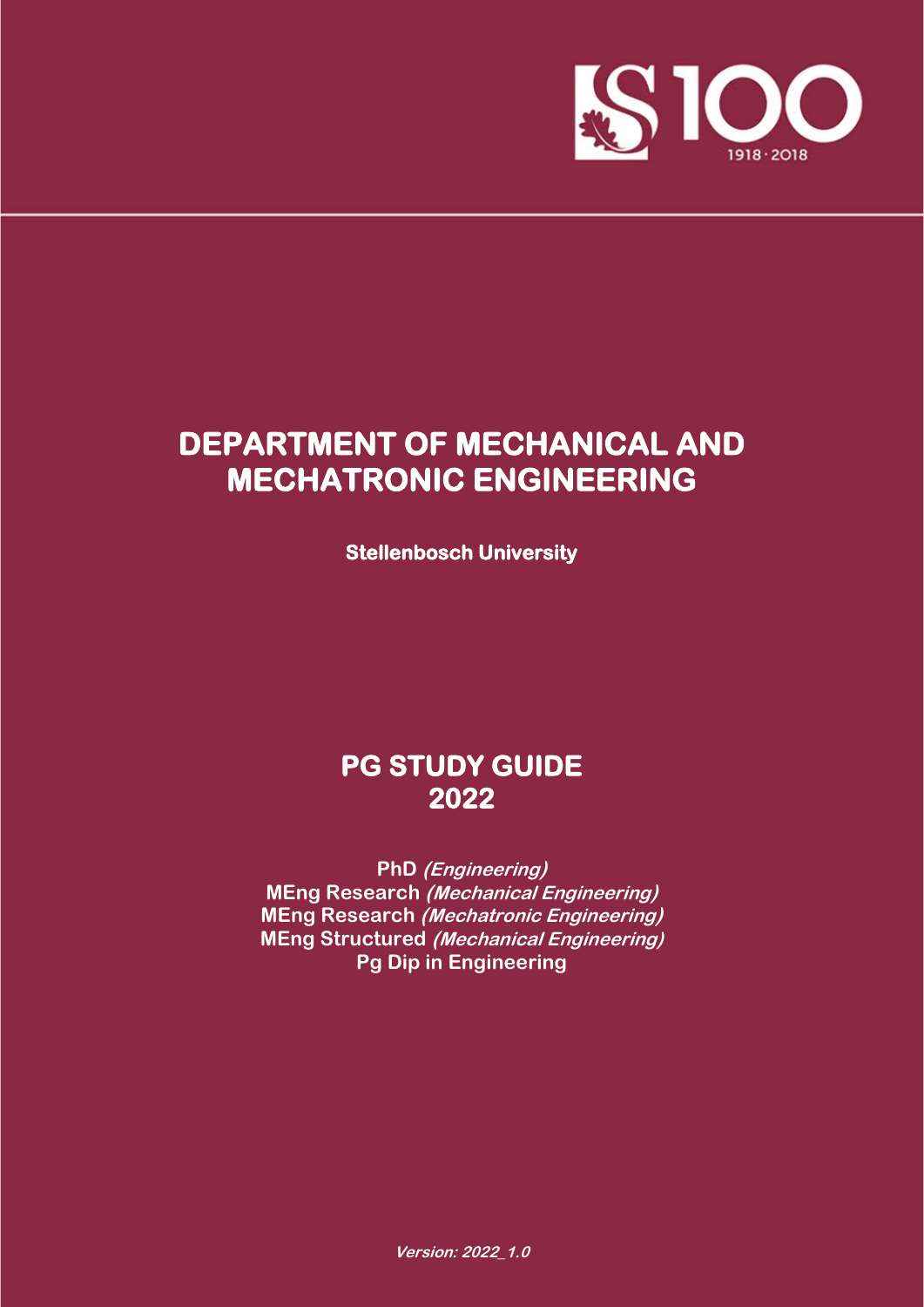# **Contact Information**

Enquiries: Postgraduate Manager

Note: M&M is the abbreviation for Mechanical & Mechatronic Engineering

| <b>ADMISSION, REGISTRATION AND GENERAL ACADEMIC ENQUIRIES</b>                              |                                                     |                     |                     |  |  |
|--------------------------------------------------------------------------------------------|-----------------------------------------------------|---------------------|---------------------|--|--|
| <b>Position and function</b>                                                               | <b>Name &amp; Office</b>                            | Tel. No.            | E-mail              |  |  |
| <b>Chairman: Department of</b><br><b>M&amp;M Engineering</b><br>- General academic matters | Prof Johan van der Spuy<br>M5006                    | +27 (0) 21 808 3742 | sjvdspuy@sun.ac.za  |  |  |
| <b>Postgraduate Manager</b>                                                                | Mrs Welma Liebenberg<br>M5013                       | +27 (0) 21 808 4095 | welmal@sun.ac.za    |  |  |
| <b>Assistant Administrative</b><br><b>Officer: Postgraduate Studies</b>                    | Ms Yolande Barendse<br>M5015                        | +27 (0) 21 808 4261 | ybarendse@sun.ac.za |  |  |
| <b>Departmental Postgraduate</b><br>Coordinator                                            | <b>Prof Gerhard Venter</b><br>M5034                 | +27 (0) 21 808 3560 | gventer@sun.ac.za   |  |  |
| <b>Departmental Postgraduate</b><br><b>Coordinator</b> (alternative)                       | Dr Jaap Hoffmann<br>M4015                           | +27 (0) 21 808 3554 | hoffmaj@sun.ac.za   |  |  |
| <b>Faculty Secretary</b><br>- PhD Registration & fees                                      | Ms Nicole Hartzenburg<br>Admin A Building A2030     | +27 (0) 21 808 4835 | nicolepa@sun.ac.za  |  |  |
| <b>Faculty Admin Officer</b><br>- PgDip, MEng Registration & fees                          | <b>Ms Wilna Wessels</b><br>Admin A Building A2029   | +27 (0) 21 808 4924 | wilnaw@sun.ac.za    |  |  |
| <b>Postgraduate Office</b><br>- PG enrolment support                                       | Mrs Cindi De Doncker<br>Wilcocks Building, RWW 3010 | +27 (0) 21 808 2566 | cnm@sun.ac.za       |  |  |
| <b>International Office</b><br>Services Centre (fees,<br>immigration & health)             | Ms Carmien Snyman<br>Wilcocks Building, RWW 1024    | +27 (0) 21 808 2912 | cns@sun.ac.za       |  |  |
|                                                                                            | <b>HEADS OF DIVISIONS</b>                           |                     |                     |  |  |
| <b>Mechanics Division</b>                                                                  | Prof Annie Bekker<br>M6018                          | +27 (0) 21 808 3914 | annieb@sun.ac.za    |  |  |
| <b>Design &amp; Mechatronics</b><br>Dr Danie Els<br><b>Division</b><br>M4033               |                                                     | +27 (0) 21 808 4248 | dnjels@sun.ac.za    |  |  |
| Dr Mike Owen<br><b>Thermo Fluids Division</b><br>M4011                                     |                                                     | +27 (0) 21 808 4266 | mikeowen@sun.ac.za  |  |  |

**Postal Address:**<br>Department of Mechanical & Mechatronic Engineering<br>Mechanical & Mechatronic Engineering Building Department of Mechanical & Mechatronic Engineering<br>Stellenbosch University Private Bag X1, Matieland, *Reception*: 5th floor Room M5001 STELLENBOSCH, 7602, South Africa Joubert Street

Stellenbosch University, 7600, STELLENBOSCH, South Africa

# **DEPARTMENT OF M&M ENGINEERING HOMEPAGE [https://www.mecheng.sun.ac.za/](http://mecheng.sun.ac.za/)**

#### **Stellenbosch University**: [http://www.sun.ac.za](http://www.sun.ac.za/) **Engineering Faculty**: [http://www.eng.sun.ac.za](http://www.eng.sun.ac.za/)

(At least two members other than the supervisor

Postgraduate Coordinator **Postgraduate Coordinator**<br>
Departmental Chairman **Postgraduate Coordinators**<br>
Other staff invited by the H Dissertation/thesis/project supervisor One other academic staff member

# **Postgraduate and Admissions Committee Departmental Management Committee**<br>(At least two members other than the supervisor Departmental Chairman

must be professors):  $\qquad \qquad$  Heads of the Department's Divisions<br>Postgraduate Coordinator  $\qquad \qquad$  Postgraduate Coordinators Other staff invited by the HOD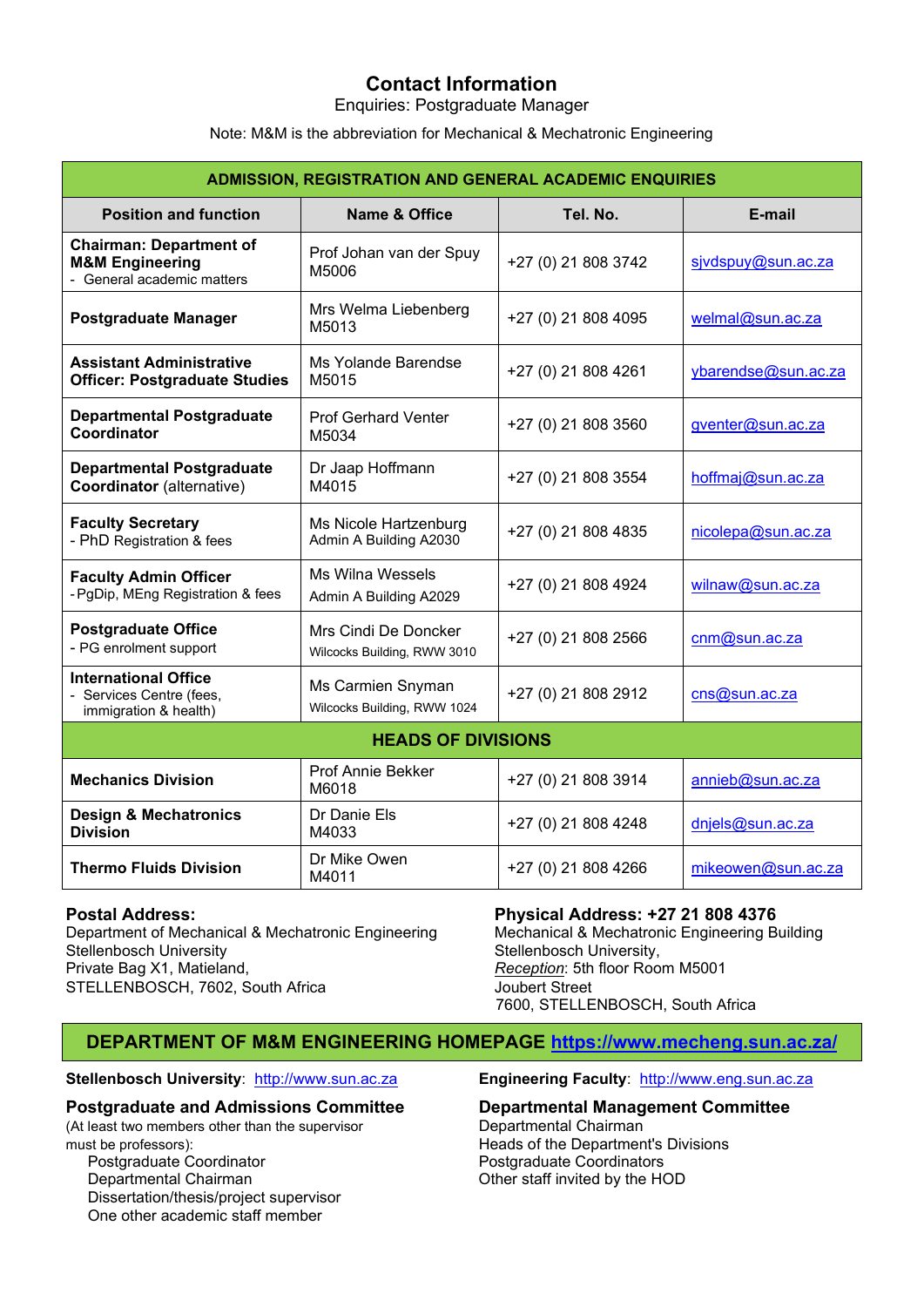# **Table of Contents**

| 1. |     |                                                                                   |     |
|----|-----|-----------------------------------------------------------------------------------|-----|
| 2. |     |                                                                                   |     |
|    |     | 2.1. Overview                                                                     | 4   |
|    |     | 2.2. Admission and selection for PhD                                              | 5   |
|    |     | 2.3. Selection for MEng Research and MEng Structured                              | 5   |
|    |     | 2.4. Selection for Pg Dip in Engineering                                          | 6   |
|    |     | 2.5. Converting between programmes                                                | 6   |
|    |     | 2.6. Part time studies                                                            | 8   |
| 3. |     |                                                                                   | . 8 |
|    |     | 3.1. General requirements                                                         | 8   |
|    |     | 3.2. PhD                                                                          | 9   |
|    |     | 3.3. MEng Research Mechanical and MEng Research Mechatronics                      | 11  |
|    |     | 3.4. MEng Structured                                                              | 12  |
|    |     | 3.5. Pg Dip in Engineering                                                        | 14  |
| 4. |     |                                                                                   | 15  |
|    |     | 4.1. Study Plan, Study Agreement and Thesis/ Research Proposal                    | 15  |
|    |     | 4.2. The maximum time of enrolment allowed                                        | 15  |
|    |     | 4.3. PhD candidacy and continuation from first to second year                     | 17  |
|    |     | 4.4. Annual satisfactory progress requirements                                    | 17  |
|    |     | 4.5. Interruption of studies                                                      | 18  |
|    | 4.6 | Discontinuation of studies                                                        | 18  |
| 5. |     | EXAMINATION OF RESEARCH ASSIGNMENTS, THESES AND DISSERTATIONS                     | 18  |
|    |     | 5.1. Notification of the intent to submit and preparing the thesis for submission | 18  |
|    |     | 5.2. Appointment of examiners or moderators                                       | 19  |
|    |     | 5.3. Initial examination steps for dissertations, theses and research assignments | 19  |
|    |     | 5.4. Examination procedure for MEng Structured Research Assignments               | 21  |
|    |     | 5.5. Examination procedure for MEng Research Theses and PhD Dissertations         | 21  |
| 6. |     |                                                                                   |     |
|    |     |                                                                                   |     |
|    |     |                                                                                   |     |
|    |     |                                                                                   |     |
|    |     |                                                                                   |     |
|    |     | APPENDIX E:PRESCRIBED STRUCTURE OF THE PHD RESEARCH PROPOSAL & EXECUTIVE          |     |
|    |     |                                                                                   |     |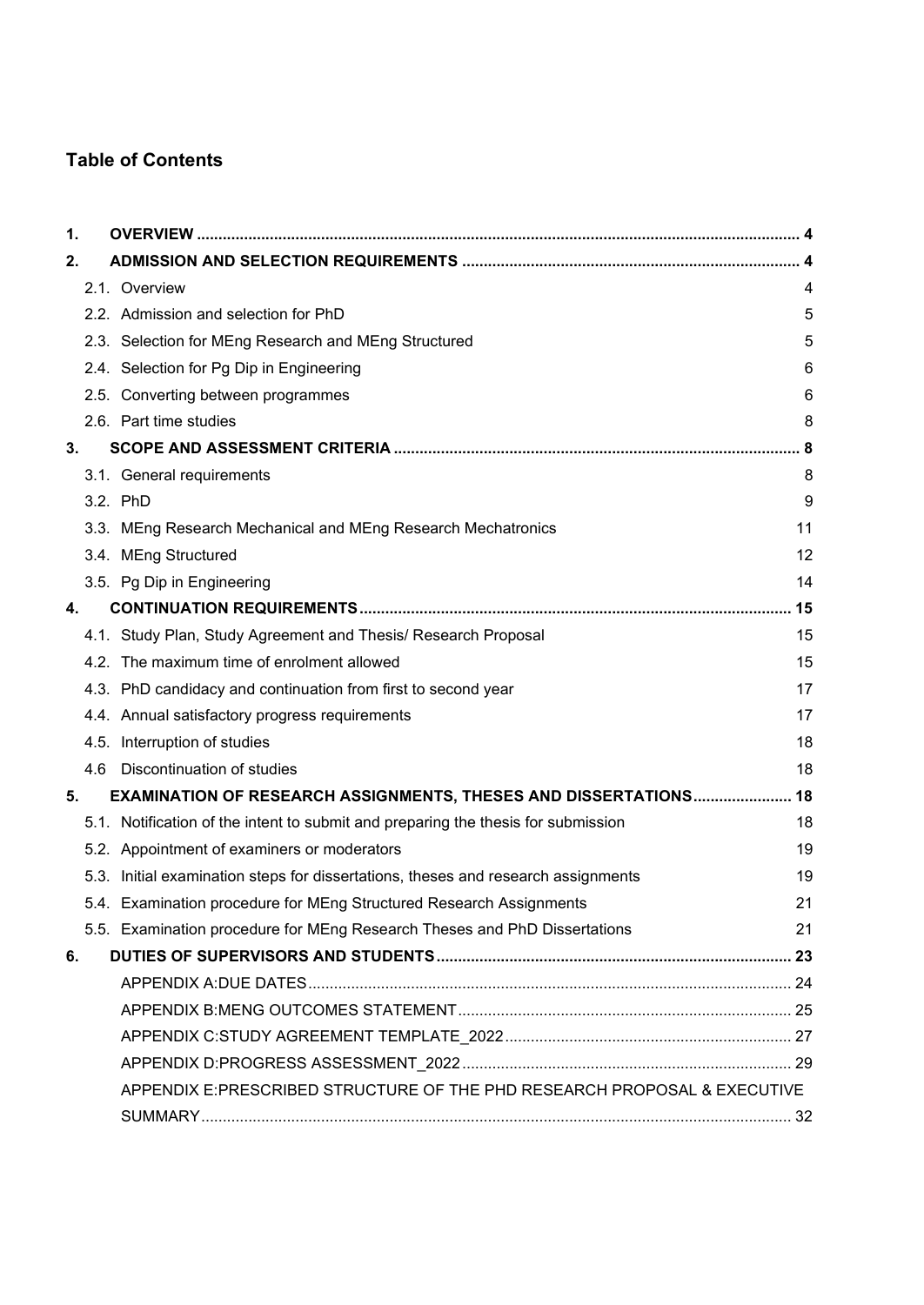# <span id="page-3-0"></span>**1. Overview**

The table below summarises some of the main distinctions amongst the postgraduate programmes offered by the Department.

| <b>Postgraduate Diploma</b><br>in Engineering                                                                                                   | <b>Master of Engineering</b><br>(Structured)                                                                                                                                                                        | <b>Master of Engineering</b><br>(Research)*                                                                                                                                                             | <b>Doctor of Philosophy</b>                                                                                                                         |  |  |  |
|-------------------------------------------------------------------------------------------------------------------------------------------------|---------------------------------------------------------------------------------------------------------------------------------------------------------------------------------------------------------------------|---------------------------------------------------------------------------------------------------------------------------------------------------------------------------------------------------------|-----------------------------------------------------------------------------------------------------------------------------------------------------|--|--|--|
| <b>Pg Dip in Eng</b>                                                                                                                            | <b>MEng Structured</b>                                                                                                                                                                                              | <b>MEng Research</b>                                                                                                                                                                                    | <b>PhD</b>                                                                                                                                          |  |  |  |
| A 100 % coursework<br>based programme,<br>typically following after<br>a BEng degree,<br>requiring two semesters<br>of study if done full time. | A coursework based<br>programme with a<br>composition of<br>approximately 67 %<br>coursework and 33 %<br>project, typically following<br>after a BEng degree,<br>requiring 12 months of<br>study if done full time. | 100 % research based<br>programme with an<br>element of compulsory<br>supplementary<br>coursework, typically<br>following after a BEng<br>degree, requiring two<br>years of study if done full<br>time. | 100 % research based<br>programme, typically<br>following after an MEng<br>Research degree,<br>requiring three years of<br>study if done full time. |  |  |  |
| Refer to Appendix B for an abbreviated outcomes statement for the two MEng programmes                                                           |                                                                                                                                                                                                                     |                                                                                                                                                                                                         |                                                                                                                                                     |  |  |  |

*\* Note that the MScEng programme, used until 2011, is equivalent to the MEng Research programme*

This document is intended to provide prospective and current students with the information about these programmes that is specific to the Department of Mechanical and Mechatronic Engineering.

### <span id="page-3-1"></span>**2. Admission and selection requirements**

#### <span id="page-3-2"></span>**2.1. Overview**

Before a student can register for one of the programmes considered here, the student must first pass the selection process in the department and then submit an application for admission. The relevant details of the selection process are discussed here. Applications for admission are best submitted via the university's website.



The figure above illustrates some key features of the selection requirements. The requirements given here are the minimum requirements, but do not guarantee being accepted. The Admission Committee considers applications for selection and may consider applications that do not meet the normal selection requirements, but demonstrate in another way a similar level of competence. If the Admission Committee decides that an application meets the selection requirements, its decision is communicated to the Faculty Secretary at the office of the Registrar, where the student's application for admission is then processed.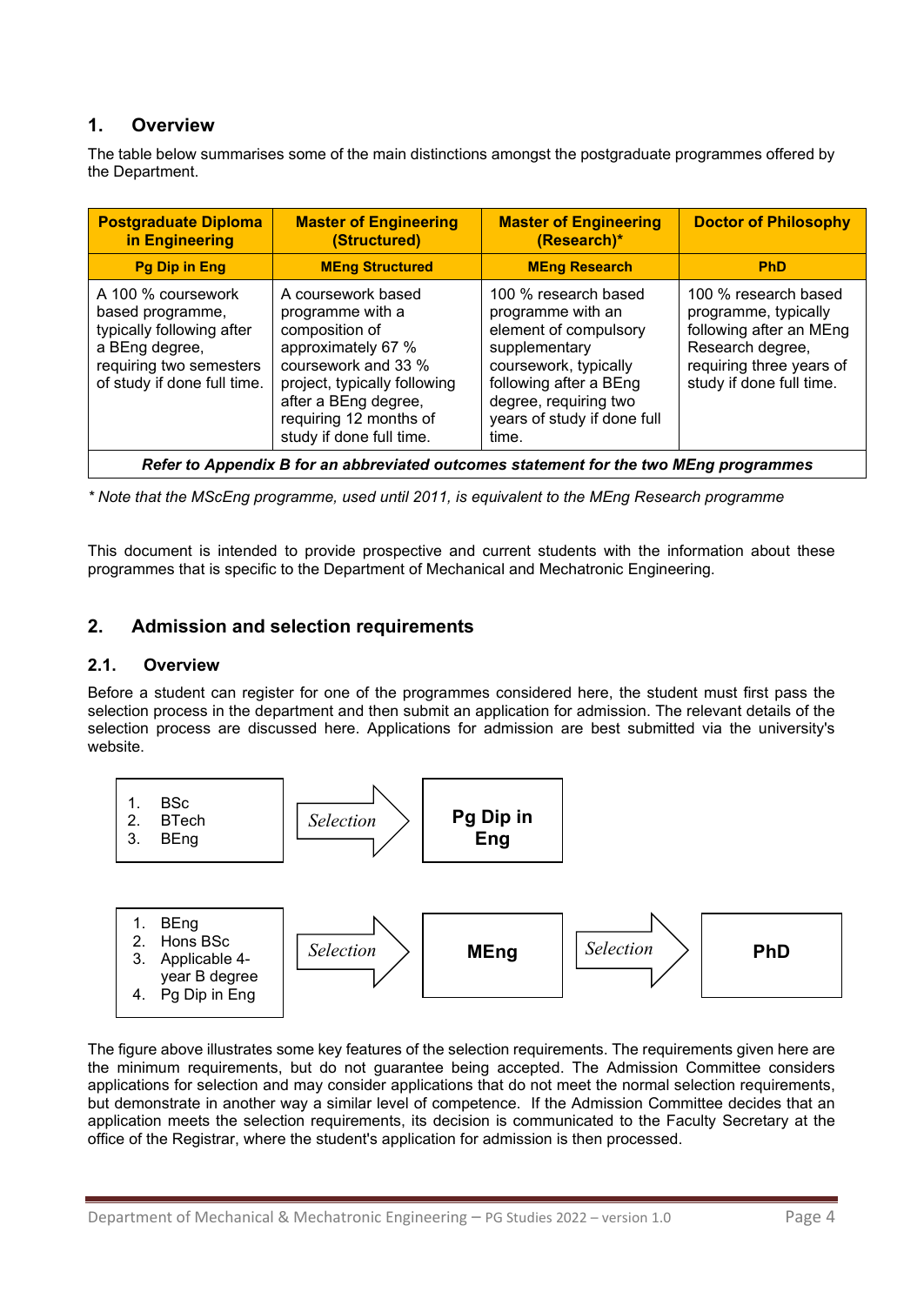# **2.2. Admission and selection for PhD**

<span id="page-4-0"></span>Admission to the PhD programme is treated in two phases: firstly, selection and admission to the first year of study; and secondly, permission to continue after the first year of study. It should be noted that selection and admission to the first year of study grants access to the candidacy phase only and does not automatically imply permission to continue beyond the first year.

To apply for selection for the PhD programme, the student must submit to the Postgraduate Officer transcripts of his/her academic record (listing courses/modules completed and the corresponding grades awarded, as well as qualifications completed) and upon approval, an *Initial Application & Departmental Admission Form for Postgraduate Study*. A prospective student that has not completed a research-based masters' degree in South Africa, must also demonstrate his/her research ability, for example by submitting a pdf copy of a masters' thesis and/or research papers reporting research work done by the student.

To be accepted into the PhD programme, the members of the Department's Admission Committee must decide unanimously that:

- The student has demonstrated that he/she has the required background knowledge and research ability.
- The research area is suitable for doctoral studies (note that the specific topic and intended original contribution need not be described in detail for the selection process, but it must be clear that the research area will provide sufficient scope for original work by the student).
- **The research is sufficiently within the areas of expertise of the supervisor(s).**
- It is reasonable to expect that the infrastructure required for the research, will be available.
- Approval is subject to the discretion of the Department.

The particular requirements to continue from the first to the second year of the PhD programme are outlined in the section "Continuation Requirements".

### <span id="page-4-1"></span>**2.3. Selection for MEng Research and MEng Structured**

To apply for selection for one of the MEng programmes, the student must submit to the University of Stellenbosch (apply online via SUNStudent) transcripts of his/her academic record (listing courses/modules completed and the corresponding grades awarded, as well as qualifications completed) and upon approval, an *Initial Application & Departmental Admission Form for Postgraduate Study* to the Postgraduate Officer.

To apply for selection for MEng Structured, the *Initial Application & Departmental Admission Form for Postgraduate Study* must show:

a study plan listing the modules the student intends doing.

For the MEng Research, the *Initial Application & Departmental Admission Form for Postgraduate Study* must show:

- **a** study plan listing the modules the student intends doing;
- a suitable thesis topic;
- the name of a thesis supervisor and co-supervisor(s) (if applicable) capable of guiding the student in the thesis research.

In cases where specialised facilities will be required for the student's thesis research, the application form must be accompanied by a description of the arrangements that have been made for access to suitable facilities.

To be accepted into a MEng Mechanical programme, a student must normally have completed a BEng or BScEng in mechanical engineering within the prescribed minimum number of years with an average of at least 60 %, calculated over the whole period, as well as an average of at least 60 % in the final year. For MEng Mechatronics, the corresponding requirements for a BEng or BScEng Mechatronics apply. Students that apply for admission with other qualifications will have to demonstrate equivalent performance and that they have the required technical background for the MEng programme that they are applying for. Such students may also be required to complete courses in addition to that normally required.

Approval is also subject to the discretion of the Department.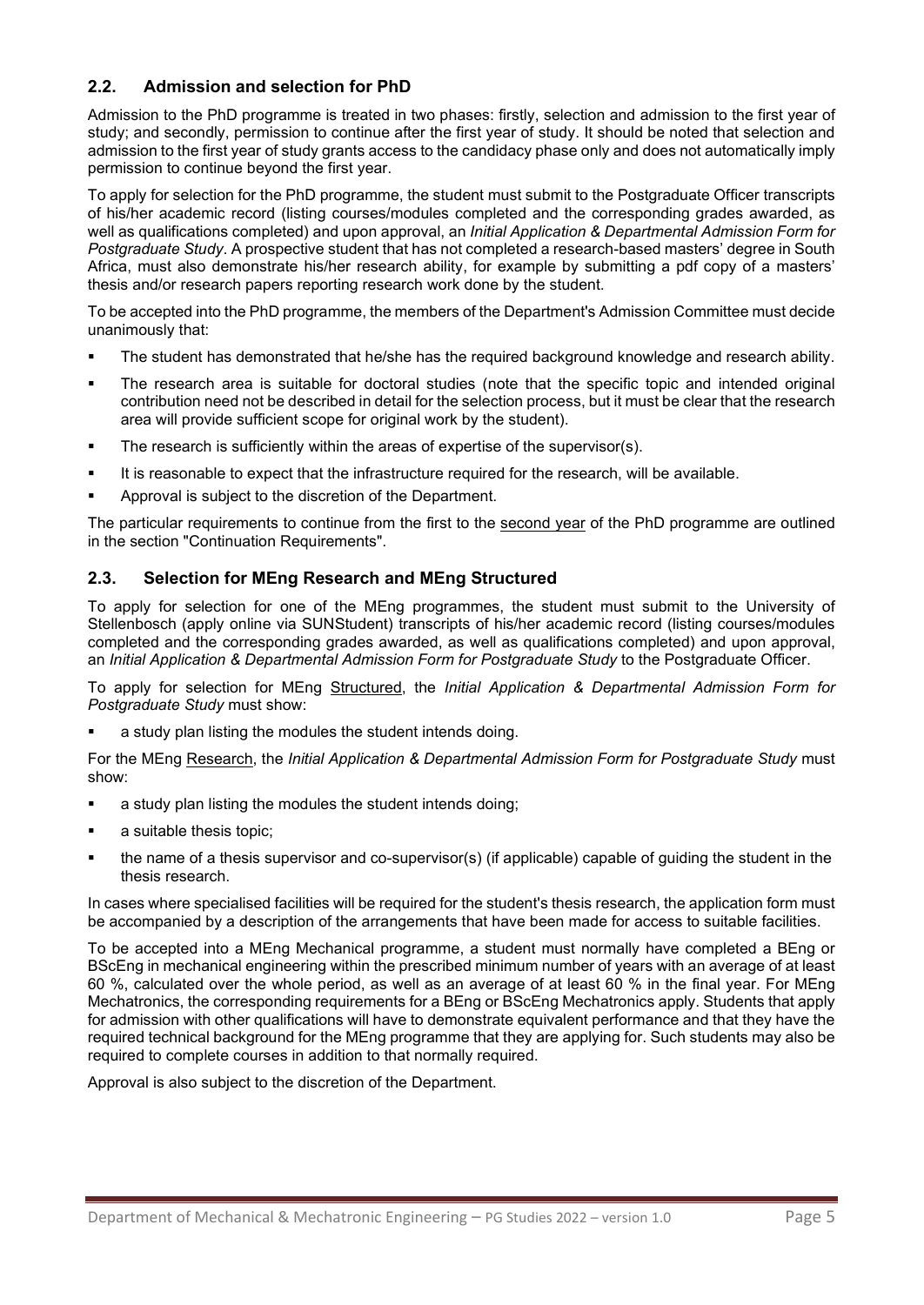# **2.4. Selection for Pg Dip in Engineering**

<span id="page-5-0"></span>To apply for selection for the Pg Dip in Eng programme, the student must submit to the University of Stellenbosch (apply online) transcripts of his/her academic record (listing courses/modules completed and the corresponding grades awarded, as well as qualifications completed).

To be accepted into the Pg Dip in Eng programme, a student must normally have completed his/her undergraduate qualification within the prescribed minimum number of years. BSc graduates & BTech graduates must have achieved an average of at least 60 % over the whole period, as well as an average of at least 60 % in the final year.

Approval is also subject to the discretion of the Department.

#### <span id="page-5-1"></span>**2.5. Converting between programmes**

#### **2.5.1 Converting between MEng Structured and MEng Research**

For conversion from the structured to the research masters, a supervisor and thesis topic must first be identified, and an *Initial Application & Departmental Admission Form for Postgraduate Study* must be completed. The student must then submit the form to the Postgraduate Officer. If the student is accepted into the MEng Research programme, the Postgraduate Officer will inform the Faculty Secretary. The student must submit a revised study plan to the Postgraduate Officer within 2 weeks of the conversion.

Applications for conversion from the research to the structured master's will be considered, subject to HEQC requirements, only if the student has not submitted a thesis to the examiners. A project supervisor and topic must first be identified, and an *Initial Application & Departmental Admission Form for Postgraduate Study* must be completed. The student must then submit the form to the Postgraduate Officer. If the application is successful, the Postgraduate Officer will inform the Faculty Secretary. The student must submit a revised study plan to the Postgraduate Officer within 2 weeks of the conversion. Note that the coursework requirements of the MEng Research are less than that of the MEng Structured. Students converting to the MEng Structured will therefore probably have to do further modules.

#### **2.5.2 Converting between MEng Research and PhD**

While carrying out the MEng Research work or after completion of the thesis the supervisor(s) and the student may come to the conclusion that the nature of the work has a significant component equivalent to PhD standard original research.

#### **Pre-requisites for an Upgrade from Master's degree to PhD**:

- Upgrades from Master's to PhD programmes are only possible from the MEng(Research) or the MEngSc(Research).
- An upgrade can be considered after not less than one year's registration for the Master's study and not later than during the third year of registration for the Master's study. (General Calendar).
- At the time of application, the research work should already contain substantial original material, which is publishable. Proof of such originality can be:
	- $\circ$  a peer-reviewed conference or journal paper which has been accepted for publication,
	- o or, a submitted conference or journal paper, which must then be judged as being publishable by the candidature panel,
	- o or, in the case where a full Master's examination was conducted, the full thesis, which must then be judged as being publishable by the candidature panel.
- The work completed at the time of application for the upgrade, should be of such a high quality that a substantial part of it can form part of a PhD dissertation.
- The scope of the work should be extendable to the expected levels for a PhD.
- The additional work should be of such a nature that it can be completed within 18 months of full-time work.

An application for an upgrade towards PhD registration may be submitted in the following two ways: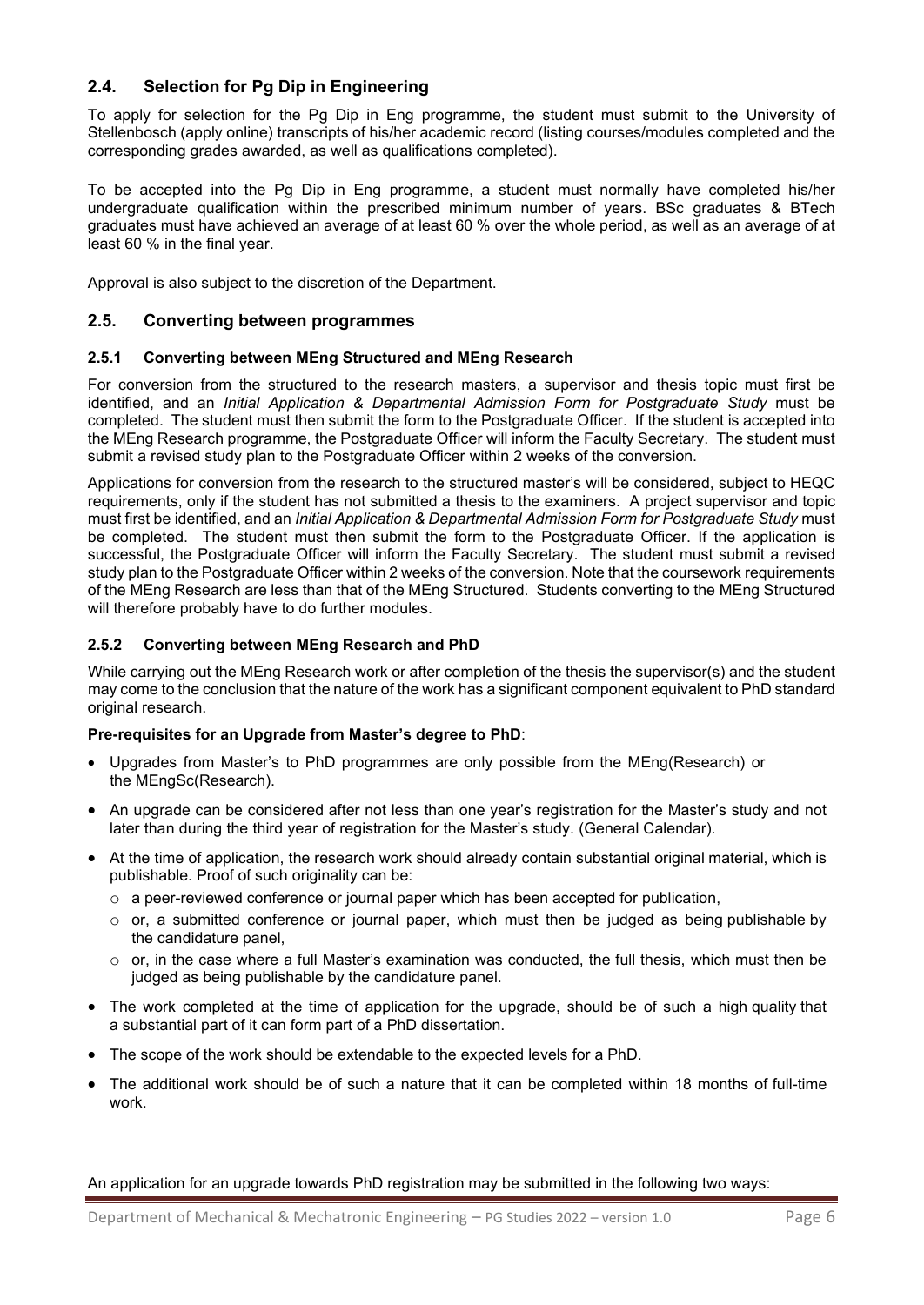**Option 1**: A *completed MEng Research thesis* is submitted for examination giving notice to the post-graduate administrator that an upgrade is sought. This motivation by the supervisor, addressing the pre-requisites for an upgrade should be submitted by the supervisor at the time of submission for examination. Unsolicited recommendations for an upgrade by any of the examiners may also initiate the process, if supported by the supervisor/s. In this case it is a requirement that both the examiners holds a PhD degree. The process follows the process for Upgrading on Recommendation of the Supervisor(s), with a number of differences.

Once a Master's thesis has been sent out for examination, the examination must be fully completed, and a mark confirmed by the examination committee, even if an upgrade is considered.

In the case where any or all of the examiners require a re-submission of the thesis, or recommend a fail mark, the upgrade process cannot proceed until the full normal examination process has been completed. Once completed, the standard upgrade process can however be followed.

The examiners of the Master's thesis are appointed as the Candidature Panel, if all the conditions for the panel is met (additional panel members may be appointed at this time). Such appointments can be made immediately following the receipt of all the examiner's reports, and before a final oral is scheduled. Under no circumstances should the examiners of the Master's thesis be informed of the motivation for an upgrade before all the examination reports have been received. The appointment process is the normal one for the Candidature Panel.

The student is asked to prepare a Research Proposal and an Executive Summary to be ready for submission on receipt of examination reports. This is sent out once the panel has been approved. Panel members should be allowed reasonable time to perform proper evaluations of the upgrade proposal.

An oral is scheduled, at which the final mark for the Master's thesis is decided, and the upgrade is considered. All documents relevant to both the examination process and the upgrade process must be completed.

The Master's thesis by itself can be considered to satisfy the requirement of a published or submitted journal of conference paper for an upgrade.

Upgrades following this process may be considered at the first Faculty Committee meeting following completion of the process.

Should, however, during the course of this additional year or subsequent years of registration the supervisor(s) and student come to the conclusion not to proceed with the PhD programme, the original MEng Research degree can be awarded. Note that the candidate then has to change his/her registration to MEng Research at the start of the following year, and can only graduate at the end of that year.

**Option 2**: Alternatively, it is possible prior to the emergence of a MEng Research thesis, to apply for an upgrade to PhD studies enrolment if the *supervisor(s)* and student come to consider this action to be appropriate. In this case at least one completed scientific paper must have already emerged from the work and been submitted for review to an accredited research journal. If a paper has not yet been published, a copy of the submitted paper must be attached to the Research Proposal, with proof of acceptance or submission. Furthermore, a second draft paper must have reached an advanced stage of completion to the satisfaction of the supervisor(s).

A comprehensive PhD research proposal and an Executive Summary (*PG07-PhD Executive Summary Template*) must be submitted and an oral presentation scheduled to a candidacy panel (might include an expert in the field, external to SU) which is considering the application to upgrade the registration to a PhD programme. The student should clearly discuss how the completed work fits into the proposal. and the The student should clearly discuss how the completed work fits into the proposal, and the proposed additional work still to be completed. Once the supervisor(s) is satisfied with the Research Proposal and Executive Summary, both are submitted, together with a full academic record of the student, and the motivation letter of the supervisor(s) addressing the pre-requisites for an upgrade, to the Departmental Management Committee. The student confirms that he/she has full knowledge of the implications of an upgrade, by signing the Executive Summary.

In the case of any of the panel members requiring a re-submission of the documents, or recommending that the upgrade not be allowed, the candidate is allowed a single opportunity to improve the documents, incorporating the comments of all the panel members, with all changes clearly indicated. The improved documents are again sent to all the panel members. The Departmental Management Committee recommends acceptance or rejection of the upgrade, the Research Proposal and Executive Summary,

The due date for the upgrade on recommendation of supervisor/s together with all the required documents each year is **1 September**. At least one further year of PhD registration would be required before the PhD thesis can be submitted for examination. The full process has to be completed in time for the closing of the agenda of the last Faculty Committee meeting of the year (October), for the student to register for a PhD in the following year. If an upgrade is not recommended, the candidate continues with his/her Master studies.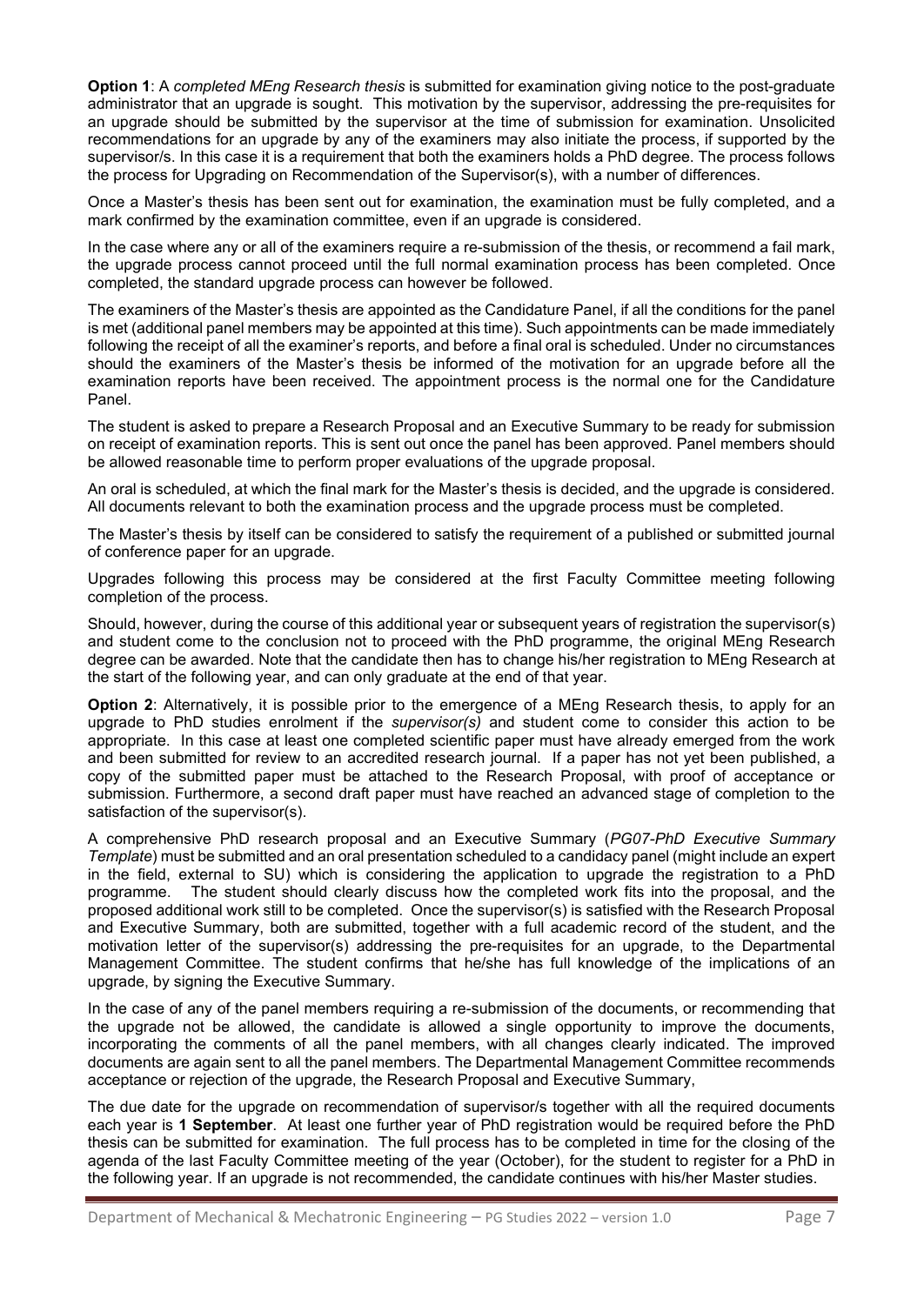Please note any of the above should be approved by the Faculty Committee and therefore may have timing implications.

Please refer to relevant guidelines pertaining to PhD programme studies elsewhere in this guide.

### <span id="page-7-0"></span>**2.6. Part time studies**

Part time students typically have a reduced number of hours per week available for their studies and therefore take longer to complete a degree programme. They must have access to the Internet, be able to send and receive e-mail, and be able to use a Web browser for their studies. **Part time students must be able to attend lectures and examinations in Stellenbosch.** Most of the modules required in the MEng programmes are offered on a block basis since the beginning of 2020 (refer to the **Block Schedule**). The modules required for the Pg Dip in Eng are offered on a block basis (i.e. with one week of contact, preceded and followed by assignments).

Part time study in the thesis/dissertation parts of MEng Research and PhD programmes are only feasible in exceptional circumstances. To qualify for part time studies, a student should submit proof of employment.

# **2.7 Changing from full time to part time studies**

A student who registered initially for the degree on a fulltime basis may only request to change this registration to a part time basis in highly exceptional cases. Please submit your motivation together with your supervisor's approval to the Postgraduate Officer before the **15th of January**.

From 2021 no differentiation will be made with regards to Study Fees between full time and part time studies. The full time Study Fees will be applicable to both full time and part time registrations for all registered students. Students applying for part time studies should submit proof of employment.

# <span id="page-7-1"></span>**3. Scope and assessment criteria**

#### <span id="page-7-2"></span>**3.1. General requirements**

- Full time MEng Structured students must serve at least four hours per week as **Learning Assistants** (LA) for the undergraduate programmes for two semesters. The corresponding requirement for full time MEng Research students is four semesters, and for full time PhD students five semesters.
- Every assessment submitted by a student that was not done under supervision arranged by the Department, must be accompanied by the following **declaration** "I declare that the entirety of the work contained herein is my own, original work", with the student's signature and a date.
- **Plagiarism** will not be tolerated at all. Any assessment in which an instance of plagiarism is identified, will be given zero as a mark and the matter will be handled according to the University's policy on plagiarism. Note that self-plagiarism is also unacceptable; this includes unreferenced re-use of one's own articles and previous assignments.

Lecturers may, at their discretion, require students to submit assignments on Turnitin (through SUNLearn).

- **Verbatim copying** of any significant amount of information from any published sources, even with appropriate acknowledgement of the sources, is unacceptable and if found in assignments, the mark for that assessment will be substantially reduced. Students will only be given marks if they have at least interpreted, integrated or applied published work.
- **Extensions to deadlines** for submitting assessments (e.g. assignments) may not exceed one week and may be granted by the relevant lecturer, at his/her sole discretion, if a student applies for it in writing before the original due date and submits valid reasons which indicate exceptional and unforeseen circumstances. Extensions to centrally scheduled assessments, e.g. examinations, will not be granted.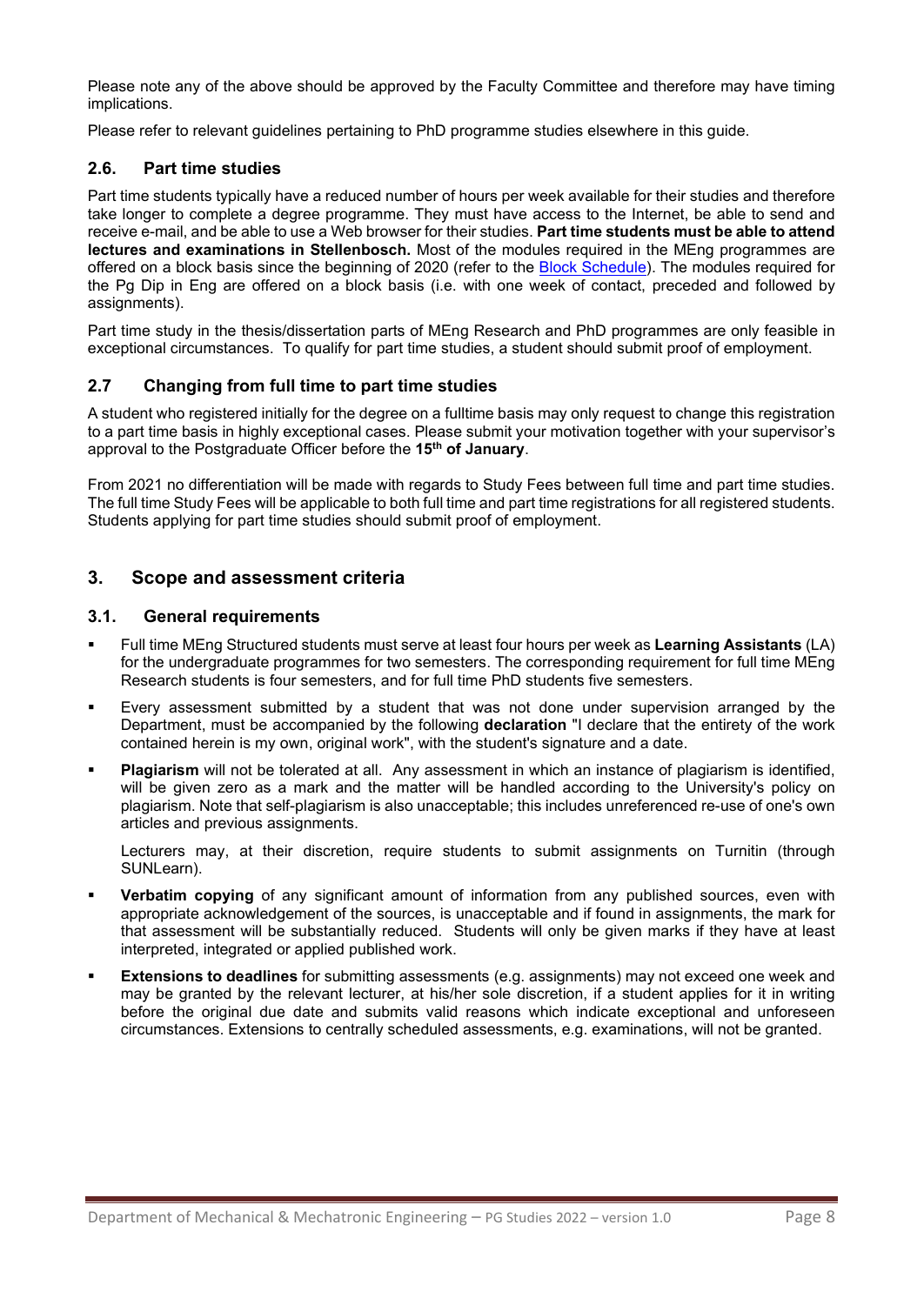# <span id="page-8-0"></span>**3.2. PhD**

#### <span id="page-8-1"></span>**Scope**

The PhD programme normally only contains research (i.e. it has no compulsory coursework) and takes three years to complete. Students may, however, be required to complete supplementary coursework, at the discretion of the Admission Committee and supervisor.

All PhD students must have submitted at least one journal article to an international journal for publication by the time the student's PhD dissertation is submitted for examination. All PhD students must also submit another journal article, of acceptable standard for an international journal (electronic copies), to the Postgraduate Coordinator at or before the oral examination. The subject of the articles, whether the articles are submitted for publication and where they are submitted, will be decided by the supervisor(s). Note: Should the dissertation be classified as confidential or secret, the articles must be submitted to the supervisor(s), who will decide whether and when the articles will be submitted to journals.

Every PhD student must submit a dissertation, on one central and coherent research question, reflecting Mechanical/Mechatronic Engineering research of the student of at least 3600 hour duration (360 credits). The body of the dissertation may comprise either:

- The standard format of a dissertation is that of a full thesis, with a clear, logical and comprehensive description of the work, including an extensive literature study, and a clear presentation of the original contributions.
- The Faculty also accepts dissertations in which any or all of the content chapters are replaced by journal or conference papers which have either been published, submitted, or in a final draft form. In this format, the following elements are required in the document:
	- o A comprehensive introduction to the dissertation.
	- $\circ$  Expanded literature study(s), and clear presentations of the original contributions.
	- $\circ$  For chapters where a paper replaces the standard format, the chapter must be introduced by a short discussion of the context of the paper within the dissertation, the publication status of the paper, and the specific contributions of the candidate in the case of multiple authors.
	- $\circ$  In the case of a short conference paper replacing a content chapter, students are encouraged to use an extended version of the paper.
	- $\circ$  A conclusion which includes all the work in context with respect to the whole.
	- o The dissertation as a whole should form a logical and coherent unit.

If papers are included as part of the body of the dissertation, students must refer to the relevant sections in Part 1 of the University Calendar for further instructions.

The dissertation must comply with the Department's formatting requirements, adhere to the Department's *Guide for Writing Technical Reports* and satisfy all the requirements given in Part 1 of the University Calendar. The dissertation may not exceed 200 pages, between covers, i.e. introductory (contents) pages and appendices included. A CD with additional information may be included at the back of the document, but the examiners must be able to assess the student's work without referring to the CD.

Every PhD student shall undergo an oral examination on his/her dissertation (the student must attend the oral examination in person, however, orals scheduled via MS Teams does not require physical attendance.

#### **Workshops**

Compulsory participation on the Faculty PG Writing Integrity Module (PGWIM) – Professional Communication 871 or acceptable and approved equivalent is required. Students should complete the online course by the date indicated in Appendix A of their 1st year of PG registration.

#### **Assessment criteria**

The student must submit his/her own work in a dissertation that reflects:

- The extent to which the dissertation makes an original contribution to knowledge in its field. Related to this, the extent to which the dissertation or part of it is publishable in a peer-reviewed research journal.
- Adequate command of the relevant research method.
- **Familiarity with the relevant literature.**
- The ability to interpret research results.
- Clear and systematic presentation of the material and logical exposition of the argument.
- **Proper documentation and support of the results of independent research.**
- Acceptable linguistic and stylistic presentation.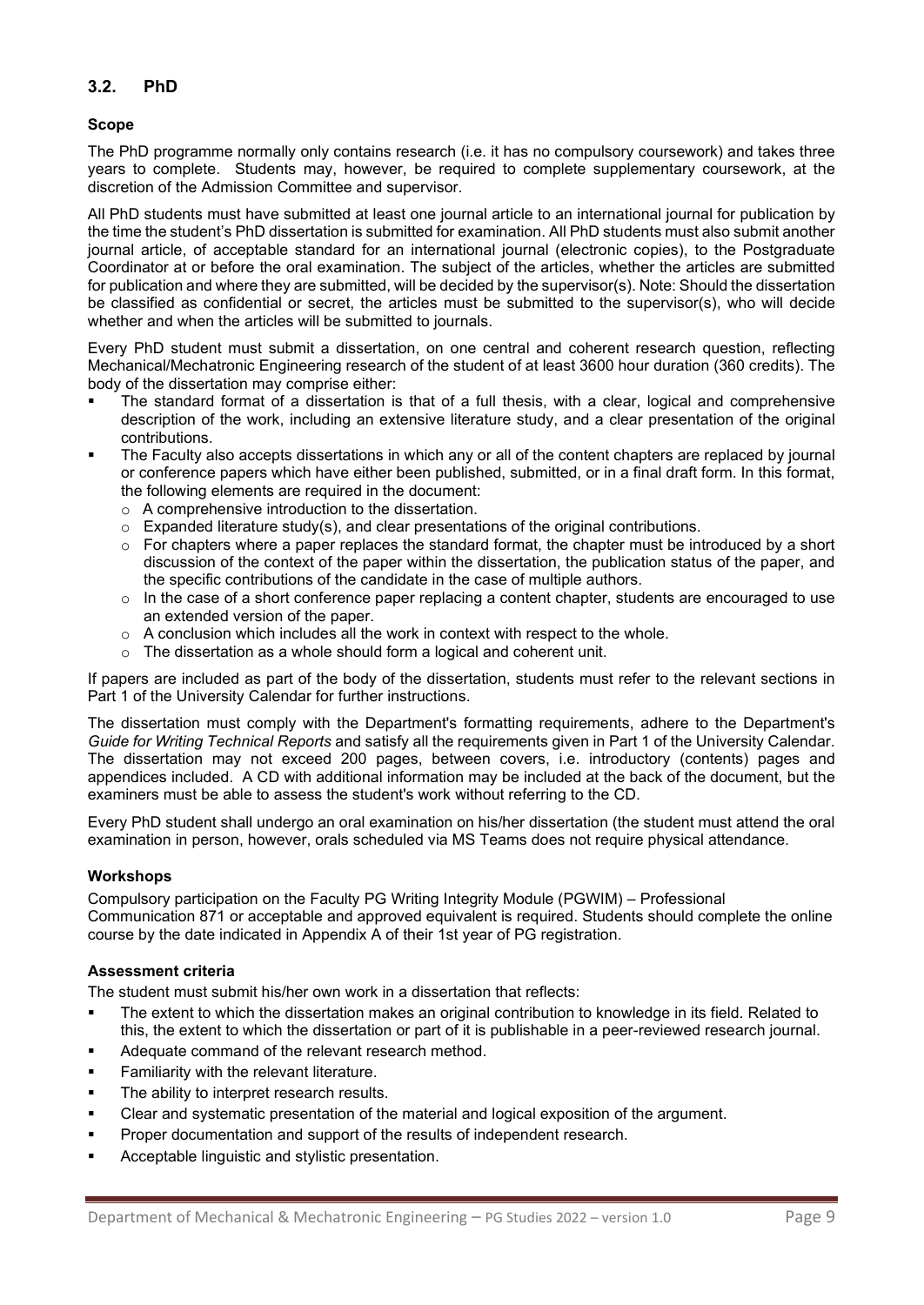Each examiner submits a report commenting on the above and has to return one of the following verdicts:

- **Accept the dissertation as is,**
- **Editorial changes to the satisfaction of the supervisor are required,**
- **Factual or textual changes to the satisfaction of the examiners are required,**
- Substantial revision of the dissertation and resubmission to the examiners are required, or
- **The dissertation is rejected without the opportunity to improve it.**

#### **Final mark calculation**

No mark is awarded, only a pass or fail.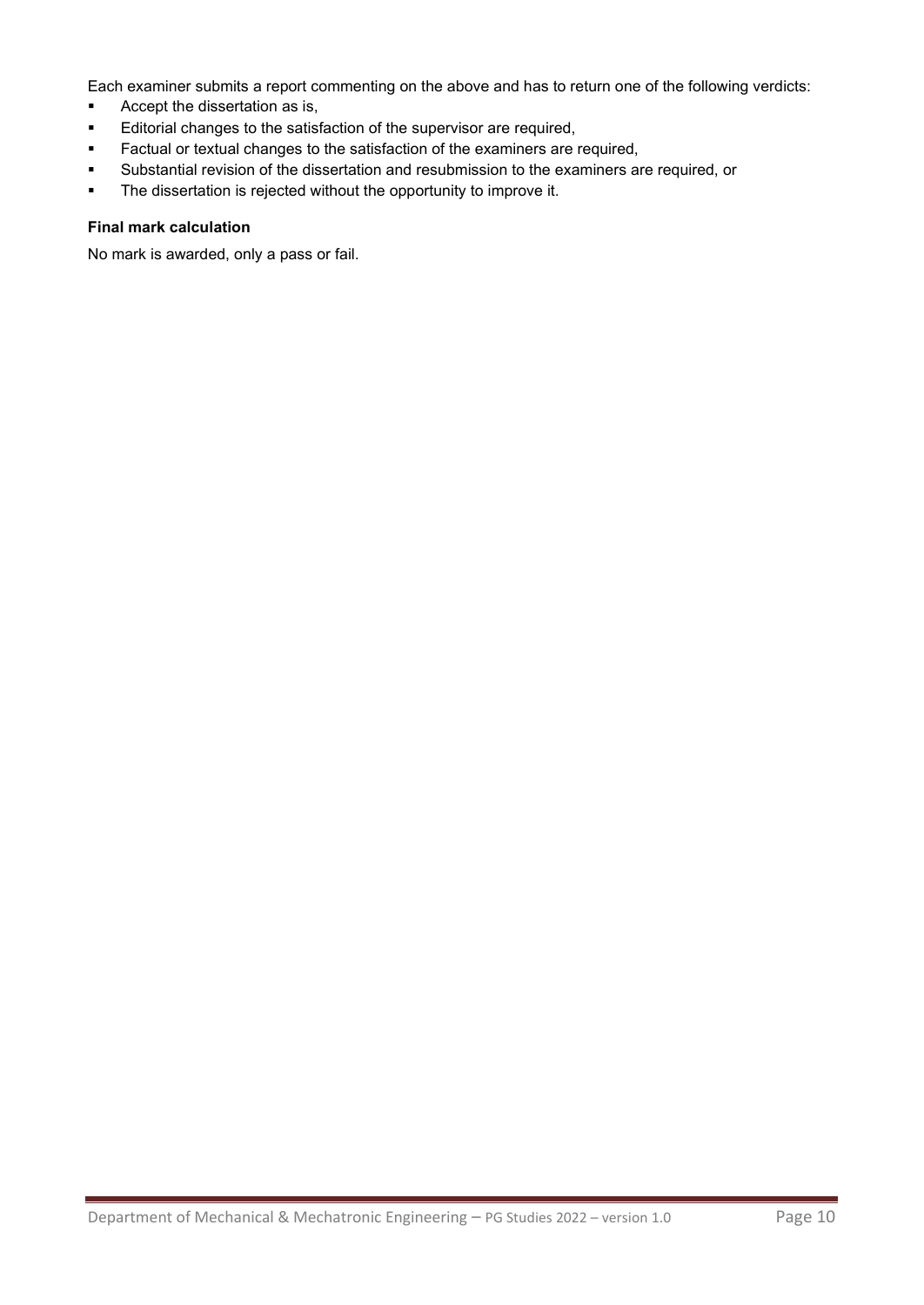# <span id="page-10-0"></span>**3.3. MEng Research Mechanical and MEng Research Mechatronics**

### **3.3.1. Compulsory Supplementary Coursework**

#### Scope

Students are required to complete the following set of modules:

- One postgraduate Mathematics or Applied Mathematics module of 15 credits.
- **Research Methodology (compulsory)**
- Three further modules, in any of the categories, of 15 credits each. One of these modules can be substituted with a self-study module if the necessary theory for the student's thesis is not available in modules offered in the relevant year. Self-study modules are also subject to formal assessment.
- MEng Research students have to complete all modules in the first semester. *However, should the need arise to attend a block module in the second semester (including Renewable & Sustainable Energy RSE, block courses) this should be motivated by the supervisor and approved by the Department with the initial application to the Department.*

A 15 credit module nominally requires 150 h of study (contact time included) per module.

Students may apply to the Postgraduate Committee for recognition of modules done at other departments or institutions, or as part of other degree programmes. A summary of the module content, with a clear indication of the level and scope, must be submitted for consideration at time of application. The Committee will assess whether each module is considered to be equivalent to relevant category.

In exceptional cases a student may be required to do additional modules, e.g. due to insufficient background for the chosen thesis topic.

#### Assessment criteria

Each student must receive a final mark of at least 50 % (if marks are awarded) or be assigned "duly performed" (if final marks are not awarded in the module) for each of the required supplementary modules. Note that the marks awarded for the modules are not taken into account when determining the student's final mark for the MEng programme. For each module's assessment criteria, please refer to the relevant module's study guide.

#### **3.3.2. Workshops**

Each student, in his/her first year of postgraduate studies in the Department (full time or part time), must attend workshops arranged by the Department to prepare students for thesis writing. These workshops typically include strategies for literature searches and compiling an own literature database.

MEng Research students enrolled in 2018 and later must complete the **compulsory Research Methodology module** as one of the 5 required modules (both blocks are compulsory). Compulsory participation on the Faculty PG Writing Integrity Module (PGWIM) – Professional Communication 871 or acceptable and approved equivalent is required. All required students (full time and part time) should complete the online course by the end of the 2nd Research Methodology Block – Appendix A for Due Dates.

#### **3.3.3. Research**

#### Scope

Every MEng Research student must submit a thesis, on one central and coherent research question, reflecting Mechanical/Mechatronic Engineering research of the student of at least 2400 hour duration (note that the credit allocation to the MEng Research programme does not reflect the amount of work normally required to complete this programme). The thesis must show clearly that the student is able to do independent scientific and technical investigations, and to interpret the results.

The thesis must comply with the Department's formatting requirements, adhere to the Department's *Guide for Writing Technical Reports* and satisfy all the requirements given in Part 1 of the University Calendar. The thesis may not exceed 80 pages from the introduction to the conclusion of the thesis, and an additional 40 pages for appendices. A CD with additional information may be included at the back of the document, but the examiners must be able to assess the student's work without referring to the CD.

Each student must also submit a journal article, of acceptable standard for an international journal, to the Postgraduate Coordinator before the oral examination. The subject of the article, whether the article is submitted for publication and where it is submitted, will be decided by the supervisor(s). Note: Should the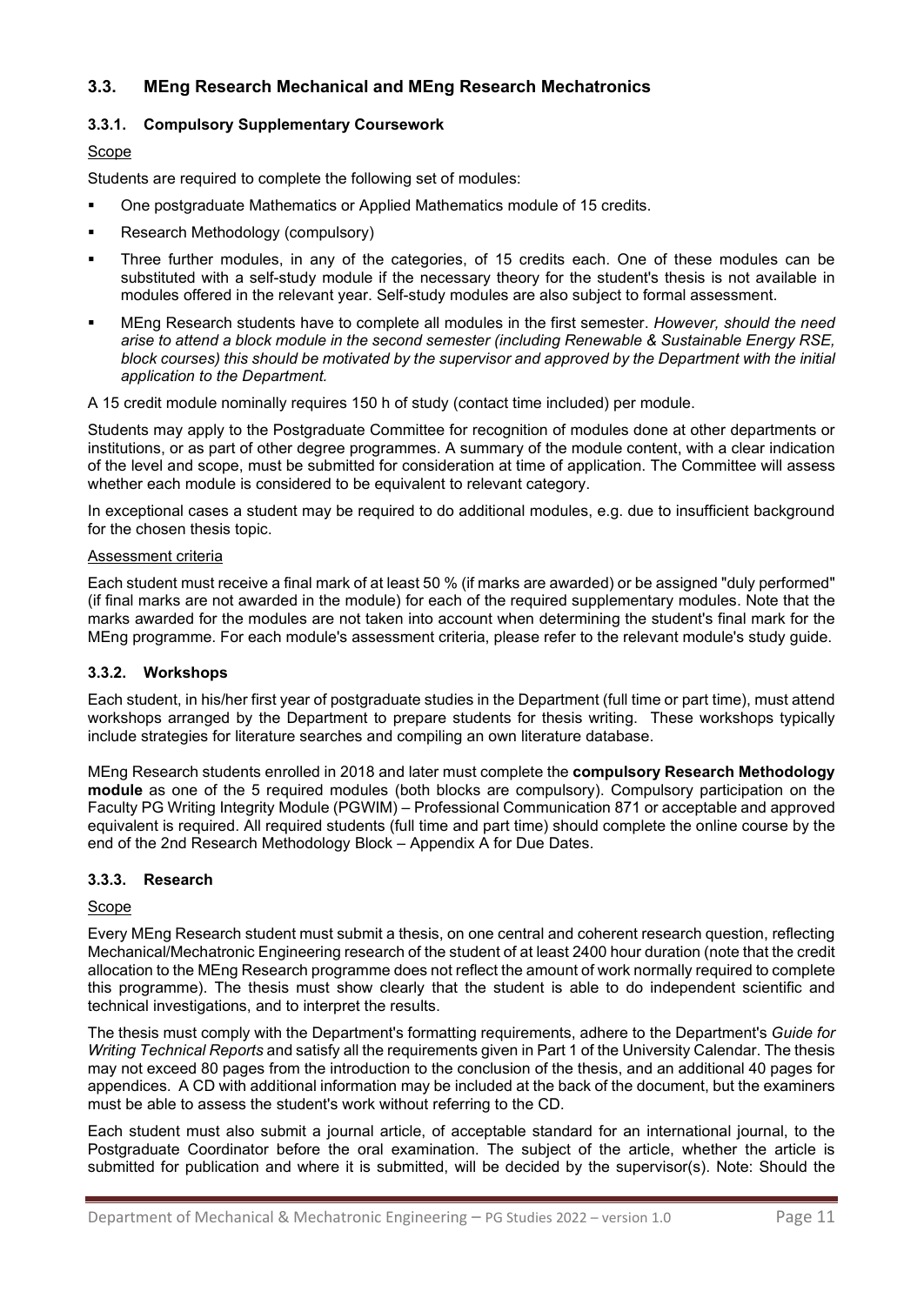thesis be classified as confidential or secret, the article must be submitted to the supervisor(s), who will decide whether and when the article will be submitted to a journal.

Every MEng Research student shall undergo an oral examination on his/her thesis (the student must attend the oral examination in person). For submissions in 2020 up to March 2021, all orals will be in an online format for example MS Teams with no public presentation.

#### Assessment criteria

The student must submit his/her own work in a thesis that reflects:

- Mastering of the relevant field of study (research need not necessarily be original for a Master's thesis, as for doctoral studies).
- Adequate command of the relevant research method.
- **Familiarity with the relevant literature.**
- The ability to interpret research results.
- Clear and systematic presentation of the material and logical exposition of the argument.
- Proper documentation and support of the results of independent research.
- Acceptable linguistic and stylistic presentation.

Each examiner submits a report commenting on the above, recommends a mark (at least 50 for pass, at least 75 for distinction) and has to return one of the following verdicts:

- Accept the thesis as is,
- **Editorial changes to the satisfaction of the supervisor are required,**
- Factual or textual changes to the satisfaction of the examiners are required,
- Substantial revision of the thesis and resubmission to the examiners are required, or
- The thesis is rejected without the opportunity to improve it.

#### **3.3.4. Final mark calculation**

Subject to completion of the required supplementary modules, the final mark is determined by the examiners after the oral examination. Only the mark awarded for your thesis is normally used to determine your final mark for the MEng (Research). However, if you required the approval of the Faculty Board for readmission (refer to 3.4.1), your final mark may not exceed 70. Your marks for supplementary modules are not used for determining the final mark. Calendar Part 11 (Engineering): Section 3.6.7

### <span id="page-11-0"></span>**3.4. MEng Structured**

Only the MEng Structured in Renewable and Sustainable Energy Studies is offered.

#### **3.4.1. Coursework**

#### Scope

Students are required to complete 8 of the [modules](https://www.mecheng.sun.ac.za/media/sites/10/Master-of-Engineering-Structured-in-Mechanical-Engineering_Programme-Outline_2022_20211207-002.pdf) listed + a research assignment (RA).

A 15 credit module nominally requires 150 h of study (contact time included) per module.

Students should note that the Department's postgraduate modules, are mostly presented in block format since 2020. Some modules are offered as one block and some are offered as 2 blocks (I & II), which are both compulsory. Refer to the Schedule on the Departmental website for the latest information. The RSE modules are presented in block format in one week with 45 h of contact, which is preceded and followed by assignments.

Since 2019 the attendance and completion of Research Methodology is compulsory to all MEng S students as part of the programme.

Students may apply to the Postgraduate Committee for recognition of modules done at other departments or institutions. A summary of the module content, with a clear indication of the level and scope, must be submitted for consideration at time of application. The Committee will assess whether each module is considered to be equivalent to relevant category.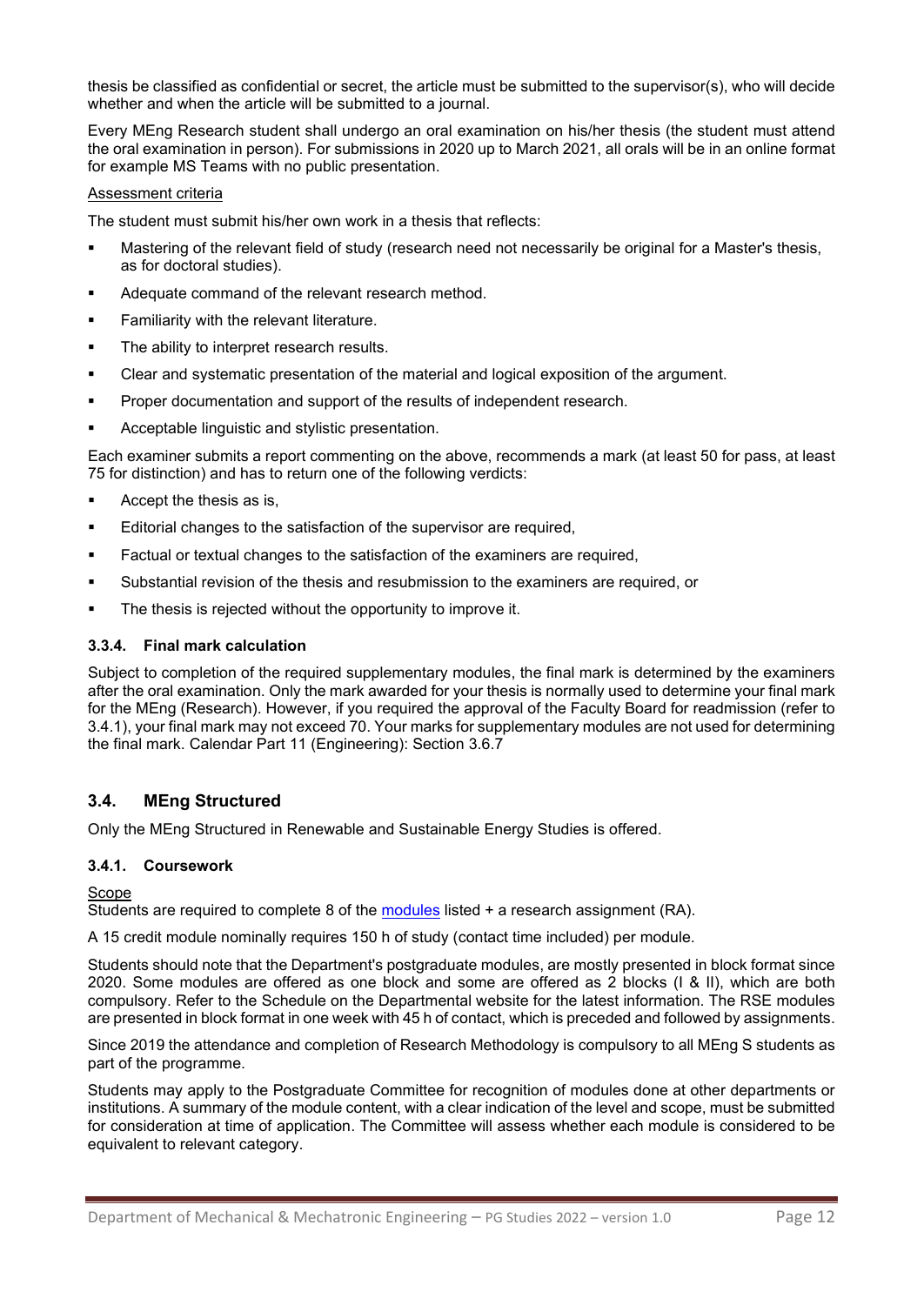*Note that changes to block module selections must be done at least 6 weeks prior to the start of the module with the latest date in the 1st and 2nd semester as indicated by the SU Calendar. If not, the student is liable for the costs involved.*

#### Assessment criteria

Please refer to the relevant modules' study guides.

#### **3.4.2. Workshops**

The Department recommends that each student, in his/her first year of postgraduate study in the Department, attend workshops arranged by the Department to prepare students for writing up their research.

Compulsory participation on the Faculty PG Writing Integrity Module (PGWIM) – Professional Communication 871 or acceptable and approved equivalent is required. All required students (full time and part time) should complete the online course by the end of the 2<sup>nd</sup> Research Methodology Block.

#### **3.4.3. Research Assignment**

#### Scope

Every MEng Structured student must submit a Research Assignment (RA), on one central and coherent research question, reflecting Mechanical/Mechatronic Engineering research of the student of at least 600 hour duration (60 credits). The RA may be done in industry and the nature of the RA must be that of a small research project that contains advanced theoretical and practical elements.

The project report must comply with the Department's formatting requirements and adhere to the Department's *Guide for Writing Technical Reports*.

The report may not exceed 60 pages from the introduction to the conclusion and the appendices may not be more than 30 pages. If necessary, detail information such as manufacturing drawings, data sheets, etc may be included in a project file, but not in the report. Also, a CD with additional information may be included at the back of the document, but the examiners must be able to assess the student's work without referring to the CD or project file.

#### Assessment criteria

The student must submit his/her own work in a RA, which will be assessed using the following criteria:

- The demonstrated ability to judiciously apply advanced technical methods to reach the project's objectives.
- The demonstrated ability to suitably combine theoretical and practical elements.
- The demonstrated personal initiative and advanced skill with respect to problem solving, acquiring information, drawing sensible conclusions and applying sound judgements in the course of the project.

#### **3.4.4. Final mark calculation**

At least 50 % must be achieved for each of the required modules, as well as the RA. Note that a student will normally not be given the opportunity to improve his/her MEng Structured RA once it has been submitted for examination. If a student does not receive 50 % for the assignment, he/she would have to do a new RA, but remains subject to the maximum time allowed for enrolment.

Your weighted average, which is determined based on the credit weighting of all required modules and the research assignment, is normally used as your final mark for the MEng (Structured).

However, if you required the approval of the Faculty Board for readmission (refer to Section 3.4.1 above), you will not be awarded the degree cum laude, even if your marks otherwise would have permitted it. Your marks for supplementary modules are not used for determining your final mark. Calendar Part 11 (Engineering): Section 3.6.7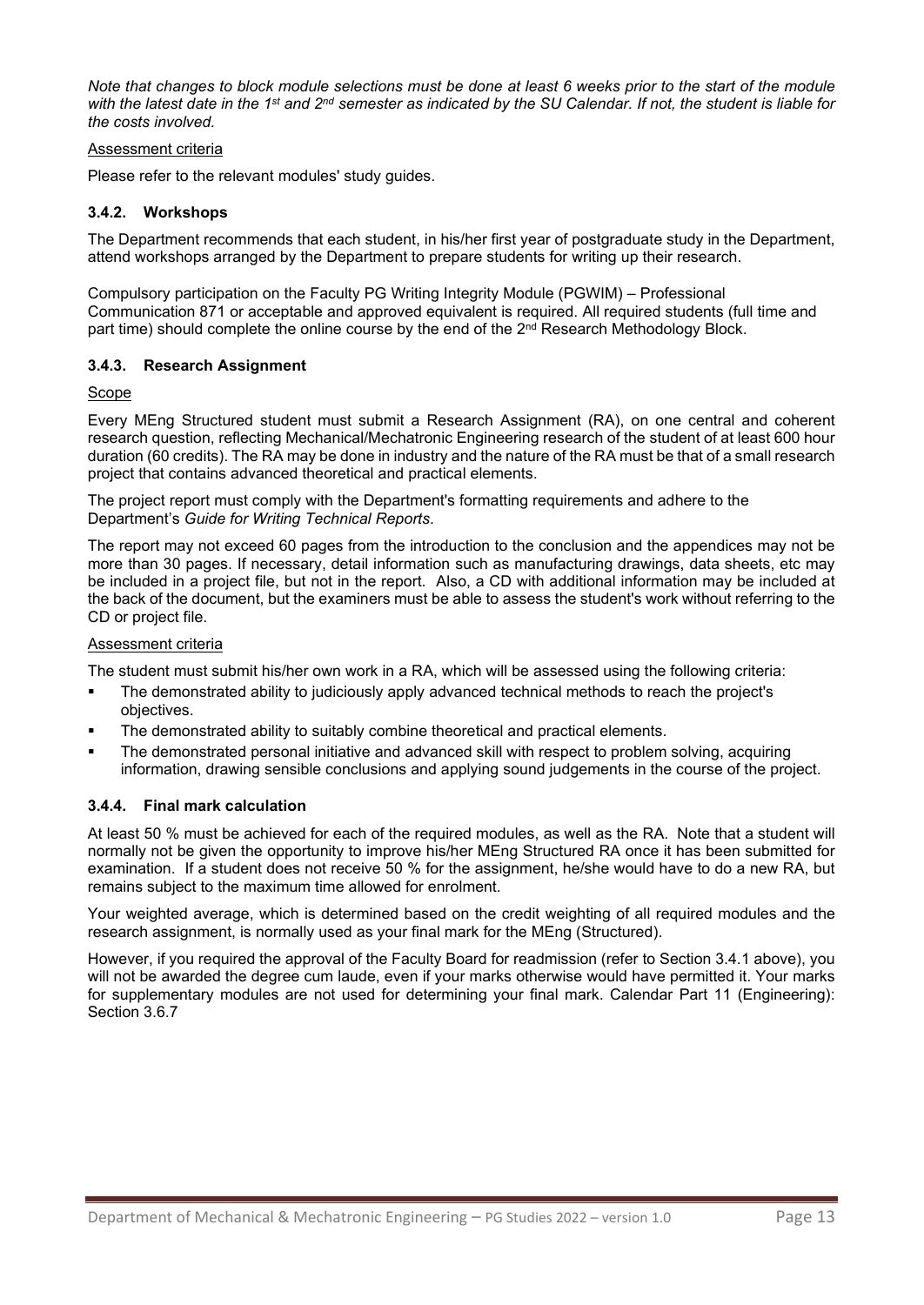# **3.5. Pg Dip in Engineering**

<span id="page-13-0"></span>Only the Pg Dip in Eng in Renewable and Sustainable Energy Studies is offered.

#### **3.5.1. Coursework**

#### Scope

Students are required to complete 8 of the [modules](https://www.mecheng.sun.ac.za/media/sites/10/PG-Dip-Mechanical-Engineering_Focus-RenewableEnergy_Programme-Outline_2022_20211207.pdf) listed.

The RSE modules are presented in a block format in one week with 45 h of contact, which is preceded and followed by assignments. The total workload (including contact time) is 150 h per 15 credit module.

Students may apply to the Postgraduate Committee for recognition of modules done at other departments or institutions. A summary of the module content, with a clear indication of the level and scope, must be submitted for consideration at time of application. The Committee will assess whether each module is considered to be equivalent to the relevant category.

The Pg Dip in Eng programme is not aimed at preparing students for the master's programmes.

#### **3.5.2. Workshop**

Compulsory participation on the Faculty Plagiarism Integrity Module (PGWIM) – Professional Communication 771 or acceptable and approved equivalent is required. All required students (full time and part time) should complete the online course by the date indicated in Appendix A of their 1<sup>st</sup> year of PG registration.

#### Assessment criteria:

Please refer to the relevant modules' study guides.

#### **3.5.3. Final mark calculation**

At least 50 % must be achieved for each of the required modules. The final mark is the average of the modules, weighted according to their credits.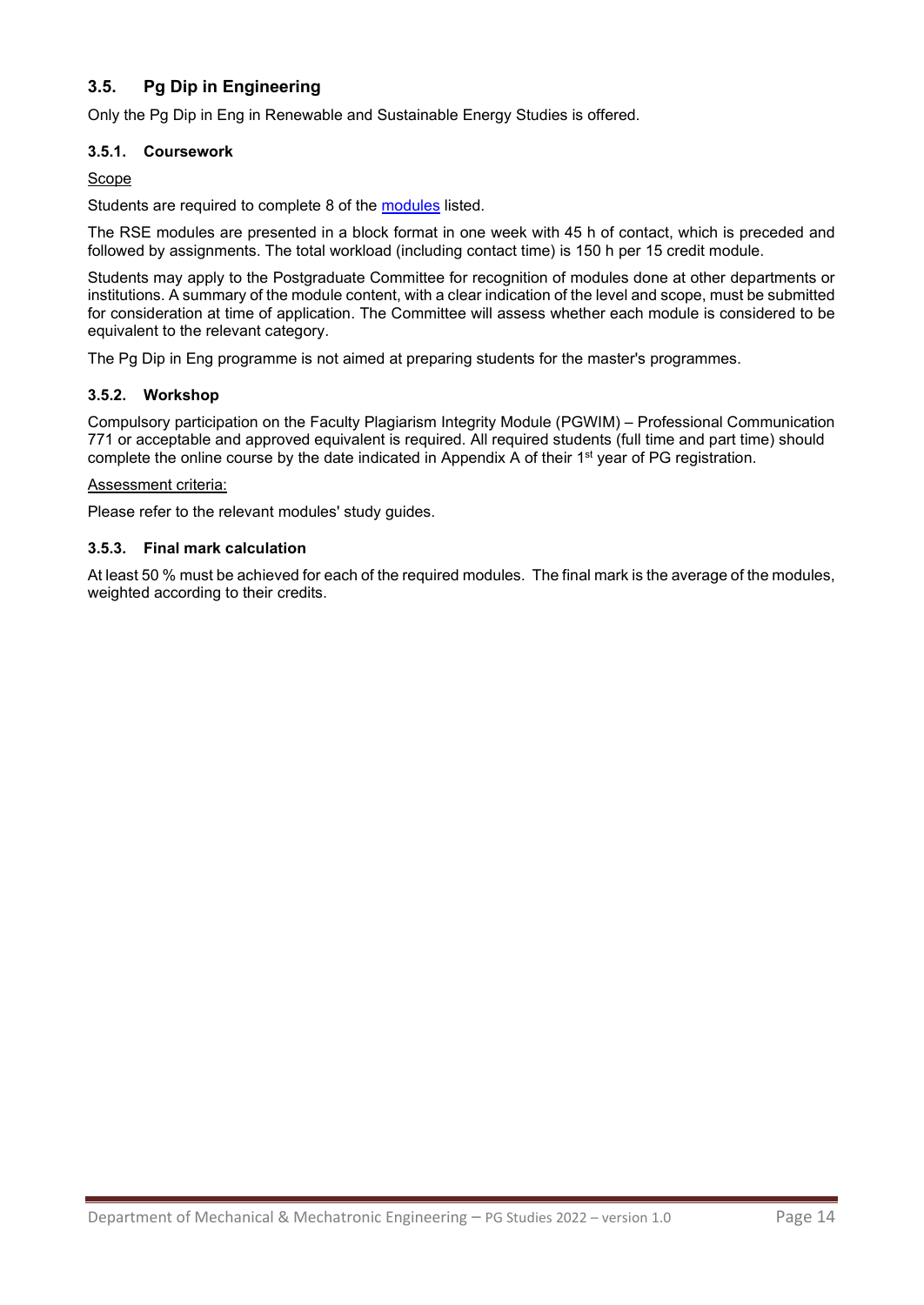# **4. Continuation requirements**

### <span id="page-14-1"></span><span id="page-14-0"></span>**4.1. Study Plan, Study Agreement and Thesis/ Research Proposal**

All students are required to compile a Study Plan before admission, as contained in the Departmental Postgraduate Application Form. The Study Plan must be completed in consultation with the thesis/dissertation supervisor for research-based programmes. The Study Plan must show all the modules that are to be used to determine whether the student has met all the requirements for graduation and for the student's final mark.

The **Study Plan** may be amended only with the approval of the supervisor (for MEng Research and PhD students) and the Postgraduate Coordinator.

The **Study Agreement** (required for MEng Research and PhD students) based on the example in Appendix C must be submitted to the Postgraduate Coordinator within one month of commencing studies (end of February- Appendix A).

By the date indicated in Appendix A, MEng Research & Structured students must submit a **written thesis proposal** to his/her supervisor. The proposal must include an exposition of the objectives and planning of the RA or thesis. Thesis proposals must also include a literature review and an overview of the thesis work completed to date (detailed guidelines for thesis proposals are given in an appendix of the third edition of the Guide for Writing Technical Reports). This document is the only outcome of the compulsory Research Methodology module.

Once the Postgraduate Coordinator has accepted the thesis/research proposal, the proposal forms an integral part of the student's Study Plan.

For further details regarding the PhD Research Proposal, please refer to the section, below, that describes the PhD Candidacy.

#### <span id="page-14-2"></span>**4.2. The maximum time of enrolment allowed**

Students must take note of the maximum time allowed for enrolment as indicated below. Re-registration after the maximum time requires the permission of the Faculty Committee and will be granted only in exceptional circumstances.

From 2021 no differentiation will be made with regards to Study Fees between full time and part time studies. The full time Study Fees will be applicable to both full time and part time registrations for all registered students.

| Key |                                                                                                                         |  |  |
|-----|-------------------------------------------------------------------------------------------------------------------------|--|--|
|     | <b>Normal duration of degree</b>                                                                                        |  |  |
|     | <b>Final additional year</b>                                                                                            |  |  |
|     | Subject to granting of re-admission: students will be granted permission to reregister only in unusual<br>circumstances |  |  |
|     | <b>Not applicable</b>                                                                                                   |  |  |

| Pg Dip in Eng [120 SAQA credits] |  |  |  |  |  |
|----------------------------------|--|--|--|--|--|
| <b>Year of Enrolment</b>         |  |  |  |  |  |
| <b>Full-time Enrolment</b>       |  |  |  |  |  |
| Part-time Enrolment              |  |  |  |  |  |

| <b>MEng Structured [180 SAQA credits]</b> |  |  |  |  |  |
|-------------------------------------------|--|--|--|--|--|
| <b>Year of Enrolment</b>                  |  |  |  |  |  |
| <b>Full-time Enrolment</b>                |  |  |  |  |  |
| <b>Part-time Enrolment</b>                |  |  |  |  |  |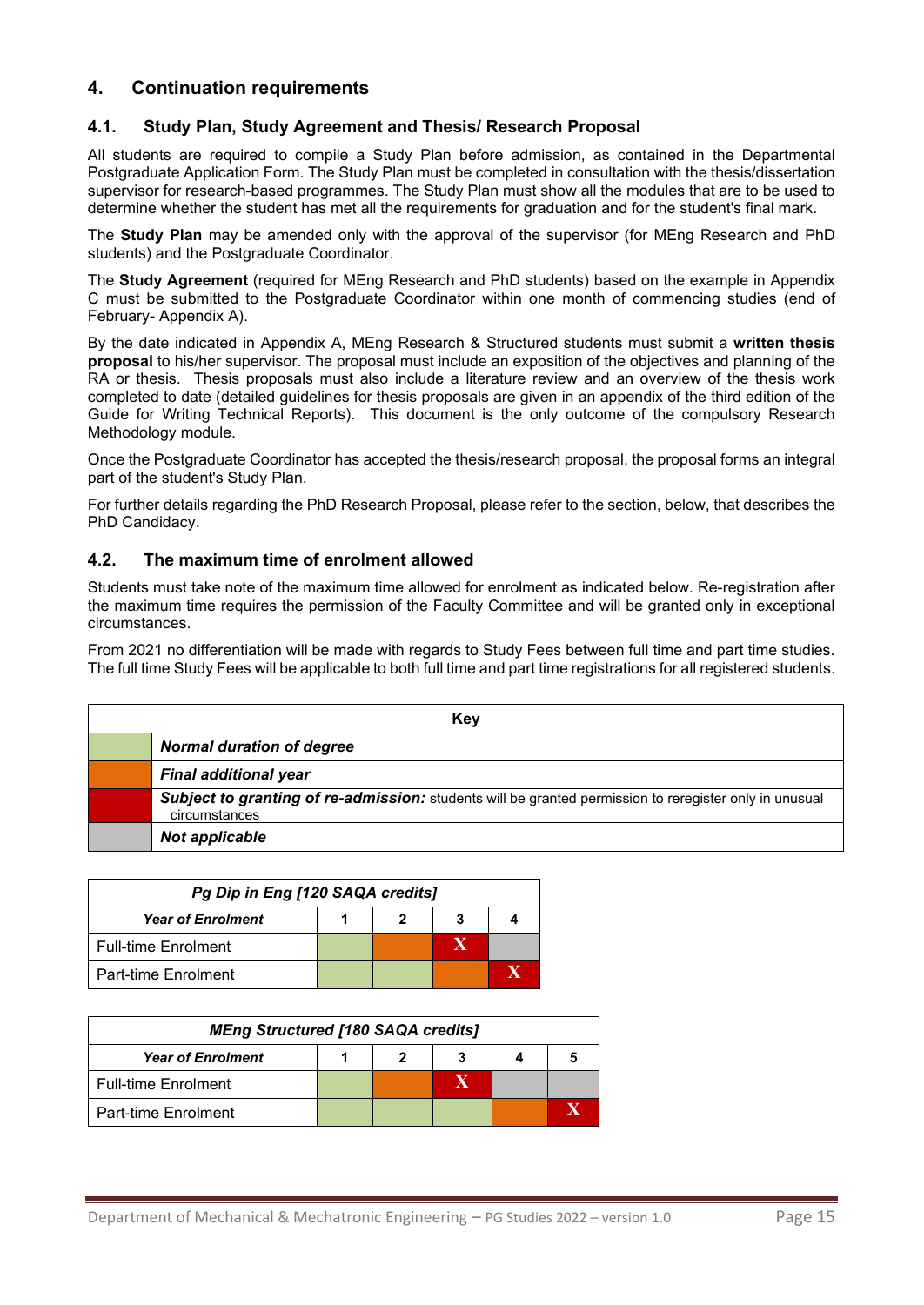| <b>MEng Research [180 SAQA credits]</b> |  |  |   |  |
|-----------------------------------------|--|--|---|--|
| <b>Year of Enrolment</b>                |  |  | o |  |
| <b>Full-time Enrolment</b>              |  |  |   |  |
| Part-time Enrolment                     |  |  |   |  |

| PhD [360 SAQA credits]     |  |  |  |  |  |  |  |
|----------------------------|--|--|--|--|--|--|--|
| <b>Year of Enrolment</b>   |  |  |  |  |  |  |  |
| <b>Full-time Enrolment</b> |  |  |  |  |  |  |  |
| <b>Part-time Enrolment</b> |  |  |  |  |  |  |  |

#### **4.2.1 Procedure for the re-admission of postgraduate students who exceed the maximum time allowed to graduate.**

#### **MEng Research:**

Master's students who do not complete their programmes within the maximum permissible period of registration, are automatically admitted for a final concessional year. In September, of the final concessional year, they are informed via email by the Faculty Administrator that they will not be able to automatically register for the next academic year. The maximum permissible time frames are:

- o MEng(Research) full-time 2 years
- o MEng(Research) part-time 4 years

#### **PhD:**

Doctoral students who do not complete their programmes within the maximum permissible period of registration, are automatically admitted for a final concessional year. In September, of the final concessional year, they are informed via email by the Faculty Administrator that they will not be able to automatically register for the next academic year. The maximum permissible time frames are:

- o PhD full-time 3 years (4 years after starting Masters' if upgrade)
- o PhD part-time 6 years (7 years after starting Masters' if upgrade)

#### **The following procedure for re-admission applies to MEng R & PhD students:**

The list of students in their final concessional year is sent to the relevant department's Postgraduate Coordinators, Departmental Chairs and the Vice-Dean (Research & Industry Liaison). The Postgraduate Coordinators inform the supervisors.

Students who want to continue their programmes in the year(s) following the final concessional year, are informed in the same notification that they have to formally apply for re-admission to the Office of the Postgraduate Coordinator by **1 December** of their final concessional year, for consideration by the Departmental Management Committee. The re-admission application should be in writing, using the form *PG12-M and PhD Re-admission Application*, and in consultation with the supervisor. The application should include the following:

- $\circ$  The reasons why the programme was not completed in the final concessional year.
- o Current state of completion of the programme.
- $\circ$  A schedule in terms of quarterly goals for the year, which will ensure completion of the examination process by the end of the year.

The Postgraduate Coordinator requests a confidential recommendation by the supervisor.

The Management Committee approves or declines the application, and sends the recommendation by the close of the Faculty Committee agenda to the Faculty Administrator, who will table it at the first Faculty Committee meeting of the year.

If an application for re-admission is not received by **1 December**, the student is not allowed to register.

At the end of each quarter (i.e. the last day of March, June, and September), the student submits a two page/500 word progress report to the Postgraduate Coordinator (via the PG administrator), who submits it to the Management Committee.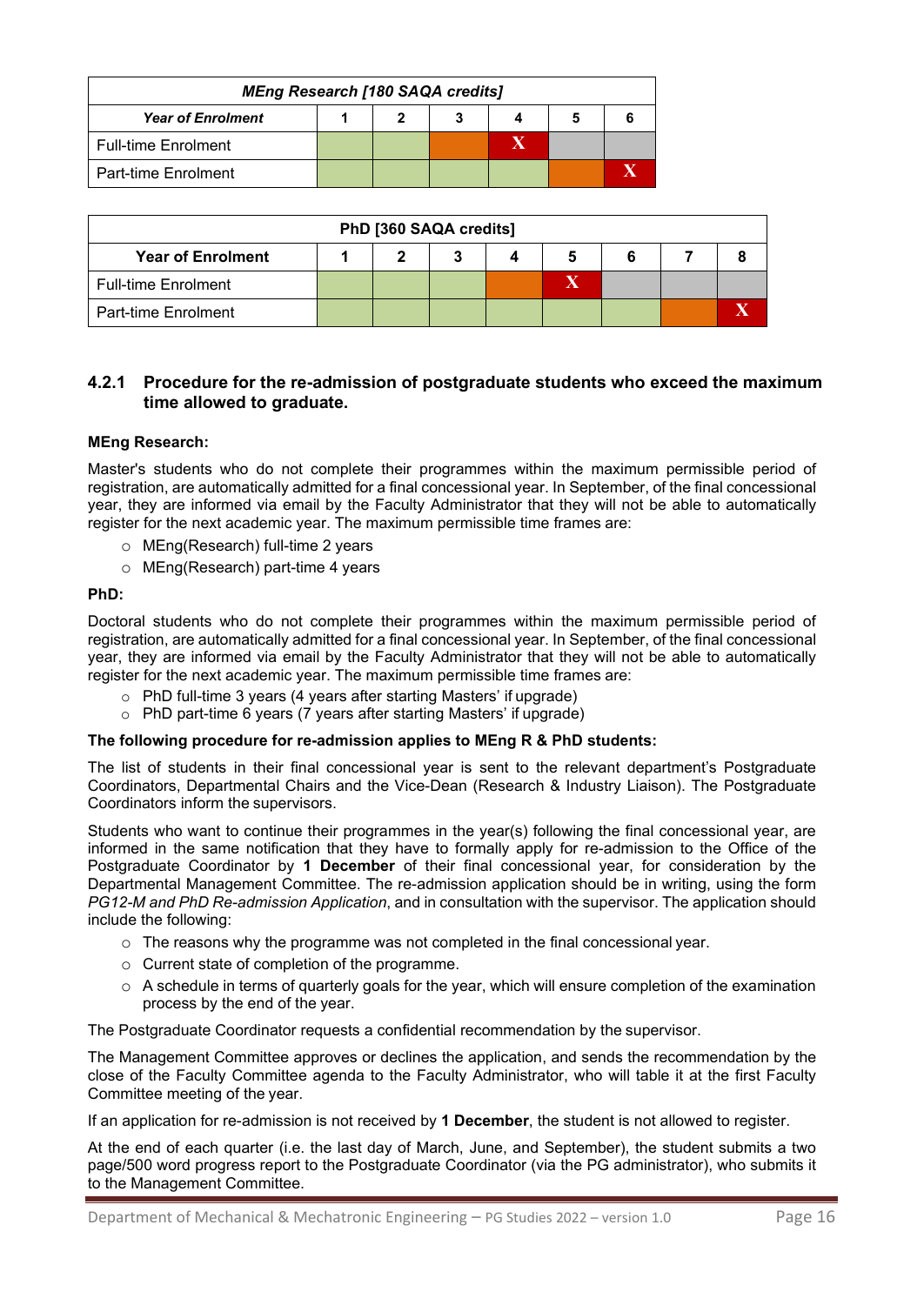It is the responsibility of the student to identify a lack of progress in terms of the schedule, and to inform the Management Committee in the case of a lack of progress.

In the case of satisfactory progress, the report and evaluations are filed. In the case of non- satisfactory progress, the Management Committee informs the student in writing that the progress was non-satisfactory. The Management Committee may also decide on other measures, including terminating or limiting support for the project.

The student can only be considered for re-admission in the second year following the final concessional year if an examination ready thesis/dissertation is submitted to the supervisor by 15 January of that year.

#### <span id="page-16-0"></span>**4.3. PhD candidacy and continuation from first to second year**

PhD students' (full and part time) admission without a Research Proposal to the first year does not automatically allow continuation after the first year. To be allowed to continue after the first year of registration, the following procedures will apply (in order to mitigate the risk associated with a long duration PhD program):

- 4.3.1. The PhD candidate must submit a final full research proposal, together with an Executive Summary using the form *PG07-PhD Executive Summary Template*, to the PG administrator, by the date set in Appendix A, in their first year of registration. The research proposal should typically be 20 to 30 pages long and must adhere to the instructions given in Appendix E.
- 4.3.2. Typically two to four weeks after a candidate has submitted the research proposal, his/her suitability to continue with PhD studies is assessed by a candidacy panel. The candidacy panel comprises the proposed/actual supervisor(s), and at least two expert and experienced people, one of whom must come from outside the home department, with at least two members holding PhD's. The Vice-dean: Research & Industry Liaison must approve the proposed Candidature Panel.

In the case of any of the panel members requiring a re-submission of any of the documents, or indicating that the candidate should not be allowed to continue with the PhD, the candidate is allowed a single opportunity to improve the documents, incorporating the comments of all the panel members, with all changes clearly indicated. The improved documents are sent again to all the panel members. All panel members are asked to re-evaluate the documents, and respond in writing (email acceptable). If unanimously approved, the Postgraduate Coordinator completes the form PG09-PhD Proposal Outcome Report. All correspondence with the panel is kept on archive in the Department.

If, after a second submission, any of the panel members recommend that the candidate not be allowed to continue with the PhD, or non-approval of the Research Proposal and Executive Summary, a mandatory oral is scheduled. The oral is attended by the full Candidature Panel, and chaired by the Postgraduate Coordinator. On completion of the oral, the Postgraduate Coordinator completes the form PG09-PhD Proposal Outcome Report.

If no consensus could be reached at the oral, the matter is referred to the Departmental Management Committee for a final decision.

- 4.3.3. The Departmental Management Committee recommends acceptance or rejection of the Research Proposal and/or Executive Summary. The Committee may request the opinion of an additional external panel member if the panel members are not unanimous.
- 4.3.4. The full process must be completed in time for the closing of the agenda of the last Faculty Committee meeting of the first year of registration (normally middle of October). Late submissions will only be considered in extraordinary circumstances, and with motivation by the supervisor and support by the Departmental Management Committee.

#### <span id="page-16-1"></span>**4.4. Annual satisfactory progress requirements**

According to the general rules of the university, the Chairman of the Department (usually aided by the Post Graduate Coordinator) has to confirm that a postgraduate student has made satisfactory progress before the student will be allowed to register for the second or following years, up to the maximum allowed period. Permission to register after the maximum period can only be granted by the Faculty Committee and will be given only in exceptional cases.

Although special circumstances will be considered by the Chairman, the following are typical measures that will be applied when assessing whether a student's progress is satisfactory:

 Part time MEng Structured students are expected to pass at least three modules per year. They must also be able to complete the MEng Structured programme in the remaining time by passing no more than 4 modules per year and only doing their MEng Structured RA in the last year allowed.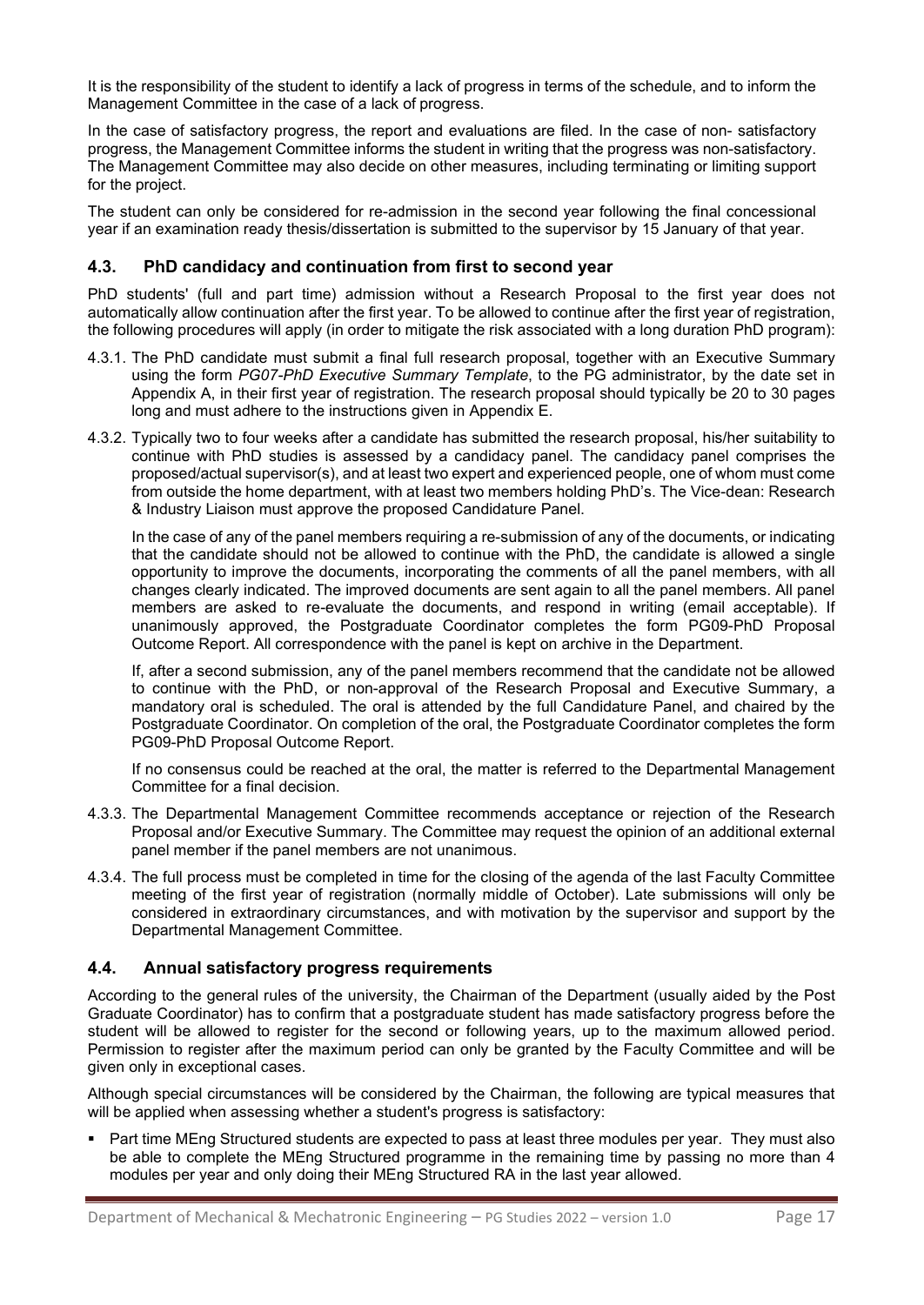- Full time MEng Structured students are expected to pass at least seven modules per year.
- Full time MEng Research students are expected to pass at least four of the required supplementary study modules in the first year.
- Any student that does not complete a module within two attempts will be considered to be making unsatisfactory progress.

### <span id="page-17-0"></span>**4.5. Interruption of studies**

Unless the Faculty Board's prior approval has been obtained to interrupt registration, students must reregister every year from first acceptance into the particular postgraduate programme until graduation. Graduation in the March graduation ceremony requires being registered for the preceding calendar year.

Students (particularly part time students) whose circumstances prevent them from expecting to make satisfactory progress in a given year can apply to the Faculty Board for an interruption of studies before the start of that year. Such an interruption can only be awarded once and an appropriate motivation for the application is required. University fees are not levied in the year of interruption, and the maximum allowed period for completion of the programme will be extended by one year. Please request the relevant *PG13- Interruption of Postgraduate Studies* form from the PG administrator to apply in time.

<span id="page-17-1"></span>[General US Calendar](http://www.sun.ac.za/english/faculty/Pages/Calendar.aspx) [Section 10 of Postgraduate Studies].

#### **4.6 Discontinuation of studies**

Refer to the [General US Calendar](http://www.sun.ac.za/english/faculty/Pages/Calendar.aspx) [Section 19 of Administration & Registration].

Inform your supervisor in writing as well as the Faculty Secretary (PhD students) or Faculty Admin Officer (M & Pg Dip in Eng students) and the Department's PG Admin Officer.

### <span id="page-17-2"></span>**5. Examination of research assignments, theses and dissertations**

For the sake of brevity, in this section "thesis" should be taken to include PhD dissertations, MEng Research theses and MEng Structured research assignment reports. Further, "Postgraduate Coordinator" and "Postgraduate Officer" should be taken to include persons acting on their behalf or assigned the relevant duty by the Departmental Chairperson.

#### **Dissertation requirements:**

Requirements for PhD candidates are clearly stipulated in Section 6.9 of the chapter on Postgraduate Qualifications in Part 1 of the University Calendar. Further department-specific requirements are as follows:

- If published and/ or unpublished articles, are included in the dissertation, they must be in the standard format as prescribed by the Department (refer to Technical Writing Guide). In cases where published articles are cited (i.e.not included) in the dissertation, copies of these papers must be submitted with the thesis for examination. Refer to [Section 3.2](#page-8-1) for more detail.
- Dissertation must be coherent and examinable which must be checked and approved by the supervisor before submission.
- Postgraduate coordinators must be informed beforehand if papers will be included in dissertations.

Article based MEng Research theses are not allowed.

#### <span id="page-17-3"></span>**5.1. Notification of the intent to submit and preparing the thesis for submission**

Students must inform their supervisors of their intention to submit their theses at least four months before the planned submission date. Students must keep in mind that supervisors may require at least a few weeks to review their draft theses and that the changes required by the supervisors typically take the students more than one week to complete. The period required by supervisors to review a student's thesis will be even greater if the supervisor has multiple students submitting at the same time.

Theses will, except in exceptional circumstances, only be submitted to the examination process after the supervisor has given his/her consent. Two situations that could lead to examination of the thesis without the supervisor's consent are:

- A student may insist on submitting a thesis for examination without the supervisor's consent.
- A supervisor will normally review a student's thesis (and give feedback to the student) no more than twice.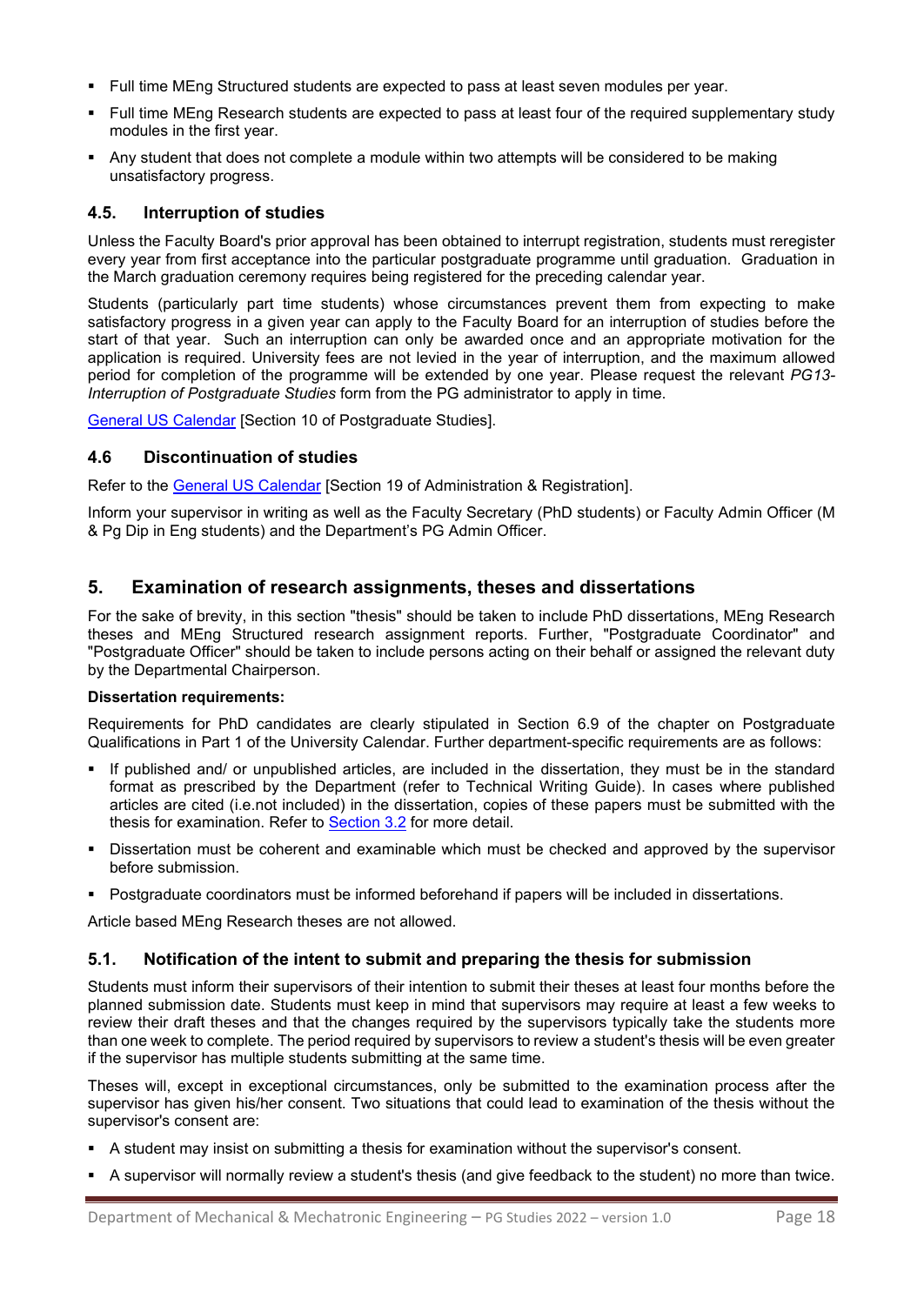If a supervisor judges the student's thesis to still not meet the required standard for submission after two rounds of feedback by the supervisor and improvement by the student, then the supervisor may (at his/her sole discretion) withhold consent and further supervision of the student. The student can then either withdraw from the relevant programme or insist on submitting the thesis for examination without the supervisor's consent.

If a thesis is submitted without the supervisor's consent, the examiners will be instructed not to assume that the thesis being examined has the supervisor's approval.

#### <span id="page-18-0"></span>**5.2. Appointment of examiners or moderators**

Having received notice of a student's intention to submit a thesis, the supervisor (note: not the student) must nominate potential internal examiners (for all document types), external examiners (for theses and dissertations) and external moderators (for RA reports) using the Faculty's prescribed form. The external examiners' or moderators' CV's should be attached. The nominations are considered by the Postgraduate Committee, then the Faculty Committee and are appointed by the Faculty Board.

At least one internal examiner (normally a member of the Faculty Board) and one external moderator must be nominated for MEng Structured RA. The supervisor(s) also act(s) as examiners for MEng Structured RA. For MEng Research theses, one internal examiner (normally a member of the Faculty Board) and one external examiner must be nominated, and preference is given to overseas experts as external examiners. Usually, only examiners with at least a master's degree are considered for appointment as examiner for MEng Research and MEng Structured students. At least three examiners must be nominated for PhD dissertations, and at least two of the examiners must be external. At least one of the external examiners should normally be an overseas expert. Usually, only examiners with a PhD degree are considered for appointment as examiners for PhD students.

The examiners must be independent, i.e. they may not have participated in the inception of the project/research or in guidance of the student, they must have no significant financial involvement in the outcome of the examination process and there must be no family or social friendship relationship between the examiner and the student.

**Note that there may be no direct contact or correspondence, relating to the dissertation/thesis/ research assignment, between the student and the examiners, nor between the supervisor and the examiners, during the examination process.**

#### <span id="page-18-1"></span>**5.3. Initial examination steps for dissertations, theses and research assignments**

Note that, as stated before, in this section "thesis" should be taken to include PhD dissertations, MEng Research theses and MEng Structured research assignments. Further, "Postgraduate Coordinator" and "Postgraduate Officer" should be taken to include persons acting on their behalf or assigned the relevant duty by the Departmental Chairperson.

The following paragraphs outline the first steps of the normal examination procedure that applies irrespective of the document type:

- The thesis cannot be submitted for examination before completion of all required or supplementary coursework.
- The student should complete a notification form to the Postgraduate Officer notifying her of his/her hand-in date. The Postgraduate Officer will sent this via email towards the end of July. Students have to attend the Examination Procedure Session – refer to **Appendix A:** Due Dates.
- The student must ensure that the thesis exactly complies with the departmental formatting requirements. The student must also ensure that the thesis generally complies with the Department's *Guide for Writing Technical Reports* and is free of editorial and grammatical errors before submitting it for examination, after the supervisor(s) approval. Make use of the grammar & layout checklist on SUNLearn while writing the draft which should be signed off by the student & supervisor(s) before submission.
- The student must submit a black & white paper copy of the thesis, to his/her supervisor(s). Supervisor(s) will hand their consent or their decision to withhold consent directly to the PGO - *PG03-Confidential Declaration by supervisor.*
- The student also submits the thesis to Turnitin and print the cover page (1 page) Turnitin report. If evidence of plagiarism is found, the document will be rejected outright and the matter will be referred to the Central Disciplinary Committee. Also submit this first page of the Turnitin report to your supervisor.
- Upon receipt of the copy, received from the supervisor(s), the Postgraduate Officer prepares the normal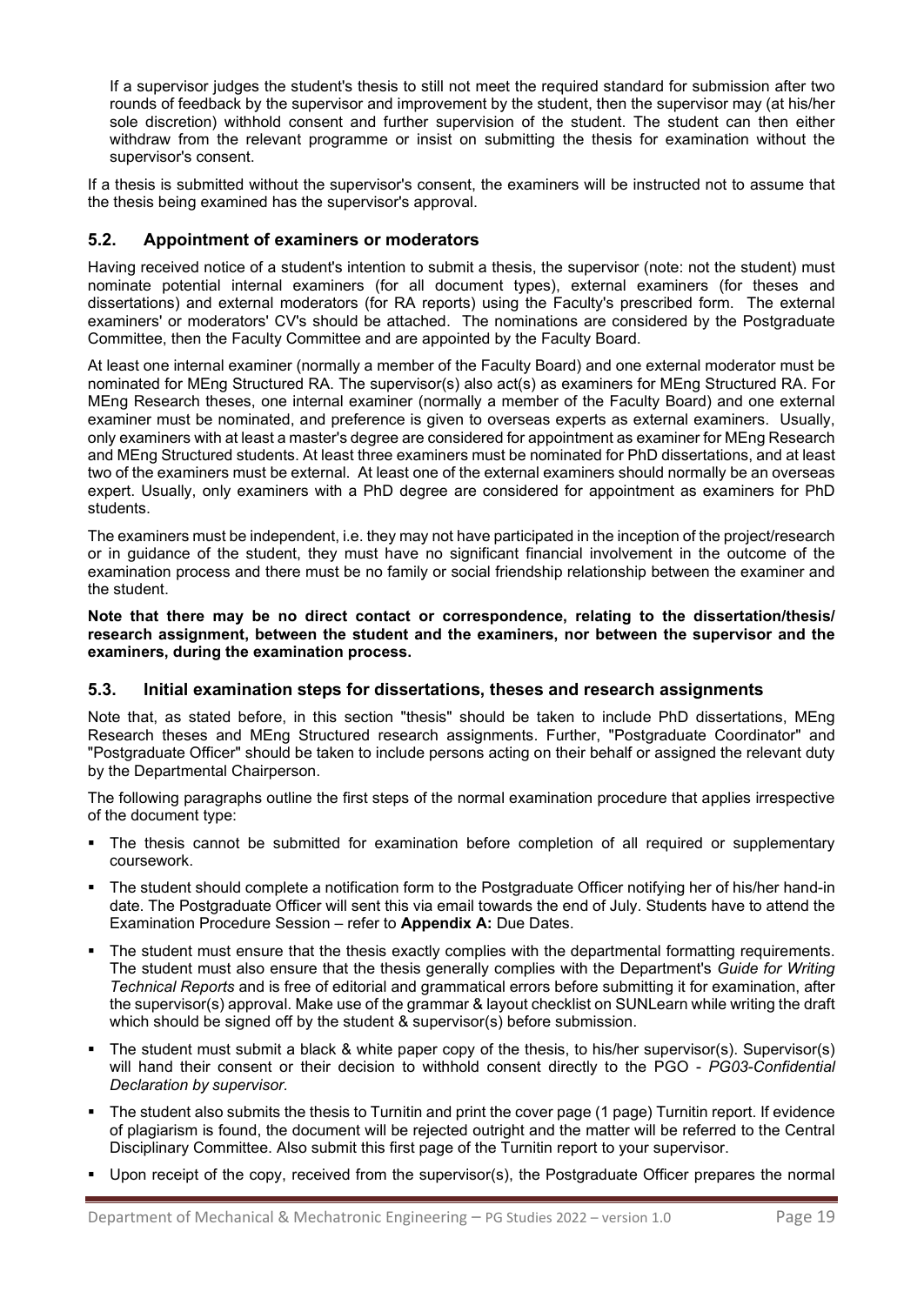covering letters for the Postgraduate Coordinator's signature and sends the thesis with covering letters to the examiners by courier/email.

- Submissions (August/September & November) will ONLY be electronically. Please make sure to send all requested documents to your supervisor/s in time for approval before submitting to the PG Administrator. Please refer to **Appendix A** for the final submission dates @ **12:00** noon.
- Students are required to attend the Session on the Examination Procedures normally scheduled in Jul / Aug (refer to Appendix A) to understand the specific procedure and what is required for each programme as explained in more detail than in sections 5.4 & 5.5 below.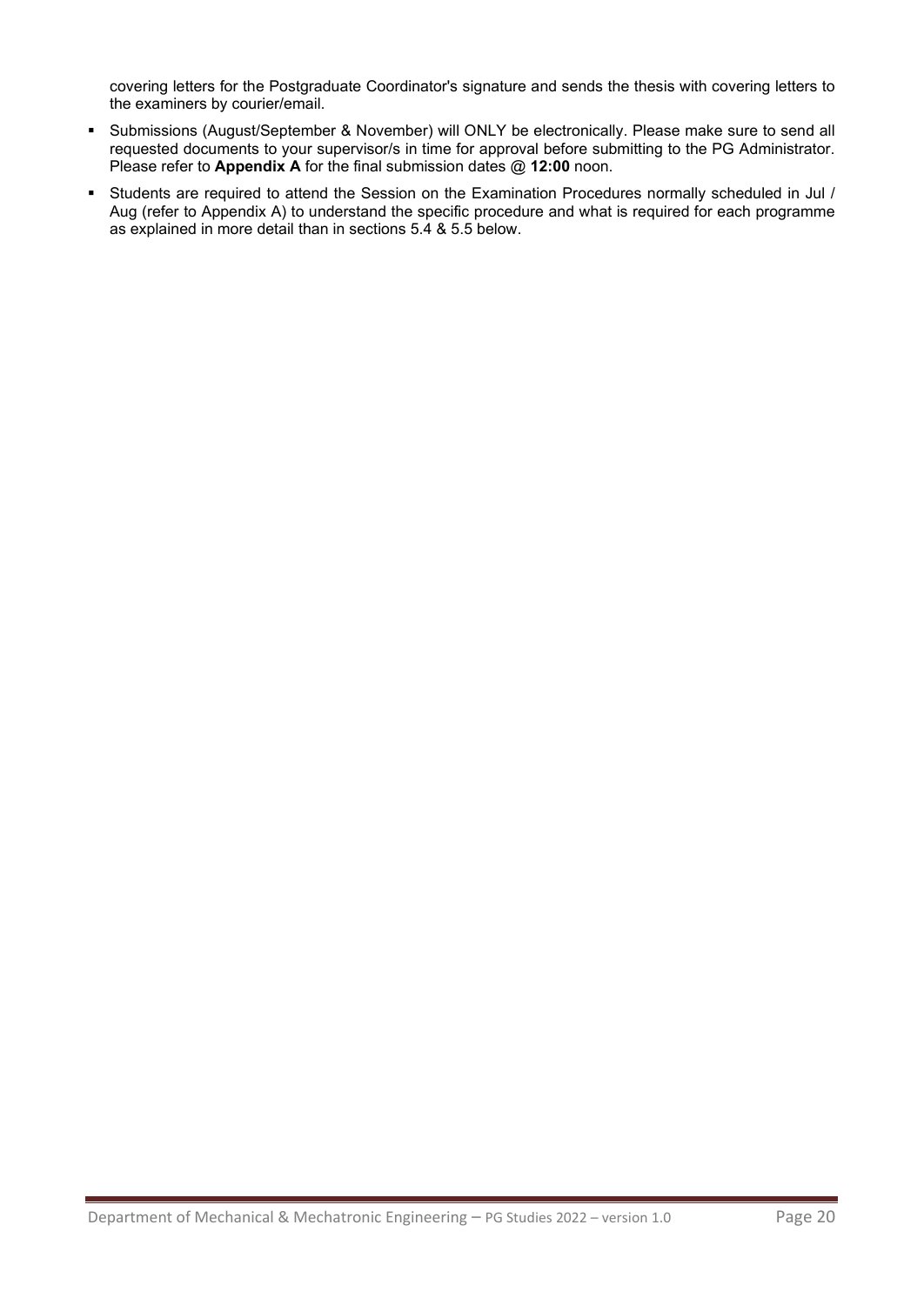# **5.4. Examination procedure for MEng Structured Research Assignments**

<span id="page-20-0"></span>After the initial examination steps given above, the further steps of the examination procedure are:

- The supervisor(s) and the internal examiner are asked in the covering letters to complete their examination of the report in four – six weeks.
- When the Postgraduate Officer has received the examination reports from the supervisor(s) and internal examiner, a pdf of the RA and the examination reports from the supervisor(s) and the internal examiner are sent via email to the external moderator for consideration.
- $\blacksquare$  The external moderator is asked to complete the moderation in four  $-$  six weeks.
- When the Postgraduate Officer has received the moderator's report, this report is submitted to the Postgraduate Coordinator, together with the examiners' reports. If the reports' recommendations are closely aligned, the external moderator's recommended mark is noted as the final mark for the student's project. If there are significant differences of opinion between the reports, the reports are tabled at the department's Management Committee who makes a final decision about the mark to be awarded to the student's project. If a supervisor or examiner is also a member of the Management Committee, they do not take part in the final decision about the student's project mark.
- Students are not offered the opportunity to improve a report. If the student is awarded a mark of less than 50 for the RA, he/she is given only one further opportunity to do a new research project and submit a new report, but remains subject to the maximum time allowed for enrolment.

### <span id="page-20-1"></span>**5.5. Examination procedure for MEng Research Theses and PhD Dissertations**

After the initial examination steps given above, the further steps of the examination procedure are:

- The internal and external examiners are asked in the covering letters to complete their examination of the thesis in six weeks.
- The supervisor(s) are given the opportunity to submit reports commenting on the amount of guidance given to the student, the student's general performance and circumstances imposed on the student that may have constrained his/her performance. This report must be submitted to the Postgraduate Officer before the supervisor(s) are given access to the examiners' reports.
- When the Postgraduate Officer has received the examination reports from the examiners, the reports are submitted to the Postgraduate Coordinator. For MEng Research students, if the reports' recommendations are closely aligned and if the examiners require at most changes to the satisfaction of the supervisor(s), the Postgraduate Officer will offer the student and the supervisor(s) the opportunity to waive the oral examination with a consensus mark agreed by all parties. However, it is a requirement that the student presents at a local conference or colloquium before permission to waive the oral will be given. Additionally, note that if the grades / examiner reports differ notably, an oral will be arranged.
- For MEng R students an oral examination is, however, always required in any of the following cases:
	- o Any examiner recommends a failing mark.
	- o No consensus can be reached by the examiners regarding a final mark.
	- o The Departmental Management Committee requests an oral examination.
- In the case where an oral examination is required the following applies:
	- If the examiners give their consent, their reports (without making, for MEng, their recommended marks known) are made available to the supervisor, who may provide copies to the student. The candidate in consultation with the supervisor, may respond in writing to the comments of all the examiners, in one document. This document must be sent to all the examiners by the PGO, before the oral.
	- NO changes are made to the thesis / dissertation before the oral examination.
- At the oral examination, an independent non-examining chairperson (appointed by the Postgraduate Coordinator) presides over a meeting of the examiners, supervisor(s) and student. Out-of-town examiners normally participate by way of telephone conference or via MS Teams. Where an oral is arranged in person the student must attend the oral examination although for orals arranged online for example via MS Teams it is not necessary. The oral examination normally uses the following process:
	- The chairperson confirms that the student has met the requirements regarding preparing and/or submission of journal articles from the thesis research.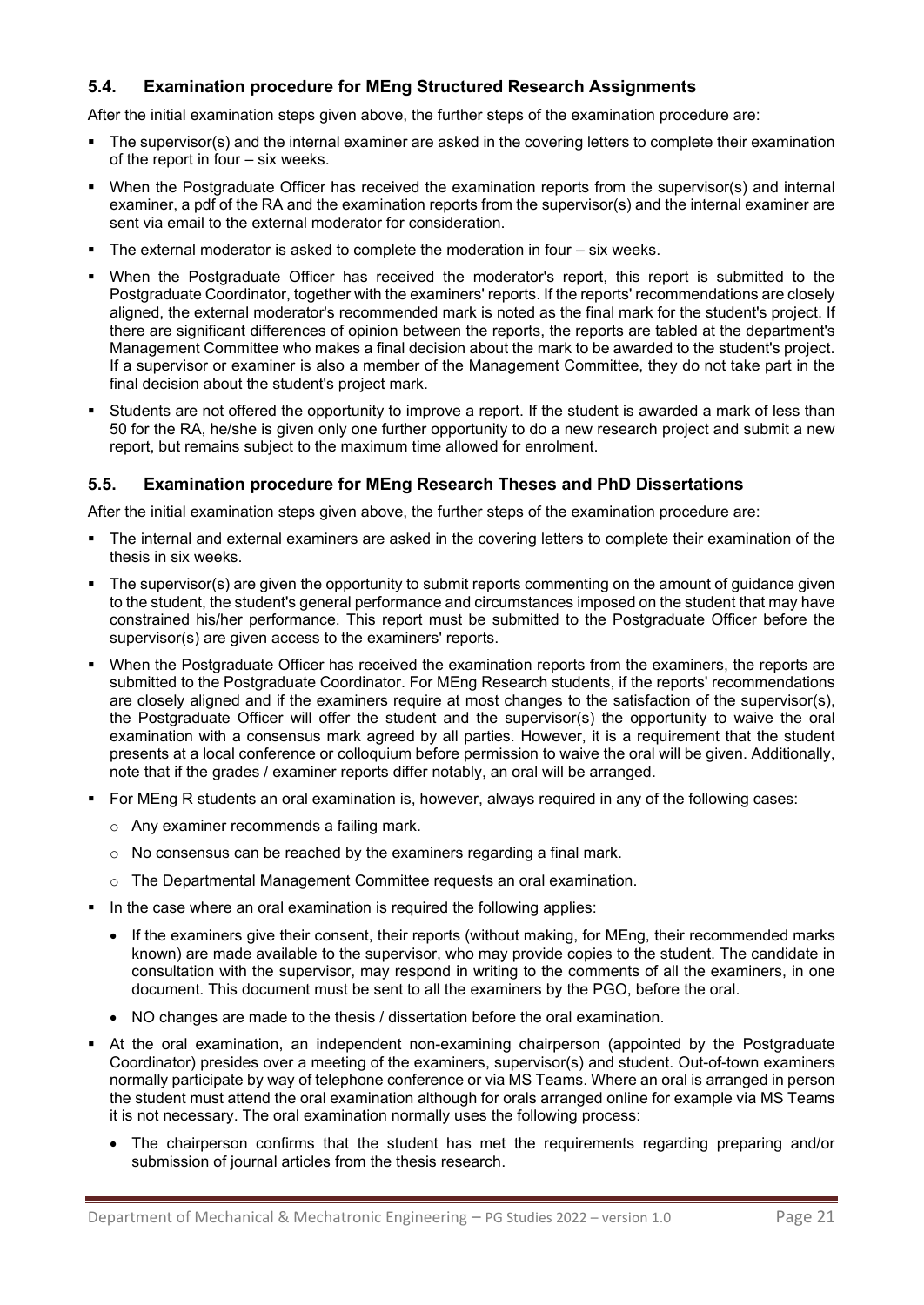- The student presents a 20 minute oral presentation open to the public (if protocols at the time allows).
- The examiners then pose questions in camera to the student and consider his/her answers. The supervisor(s) are not allowed to participate in the questions or answers.
- When the examiners have no further questions, the student leaves the room. The chairman reads the supervisor report(s) to the examiners to place the research into context with respect to aspects such as the amount of work done, independence, unique contributions, etc., which the supervisor(s) can expand on. The examiners then have the opportunity to pose questions to the supervisor.
- When the examiners have no further questions for the supervisor(s), the supervisor(s) leave(s) the room and the chairperson gives the examiners the opportunity to amend the recommendations in their earlier reports.
- The chairperson then attempts to help the examiners reach a consensus recommendation (and final mark for MEng Research theses). If consensus is reached, the corresponding decision is noted and made known to the student and supervisor(s), with the warning that the result is subject to approval by the Department's Management Committee, the Faculty Board (for all PhD results) and the University Senate.
- If the examiners cannot reach consensus, their reports are referred to the Department's Management Committee who decides on further procedures (typically appointing further examiners).
- If the MEng thesis is of exceptional quality, and there is indication that the work done during the masters study lends itself to continuation of the work, the candidate may be offered the possibility to upgrade his or her Masters to a PhD after additional work has been completed. Please refer to [Section 2.5](#page-5-1)
- In the case of a re-submission of the thesis being required by any examiner, the candidate is allowed a single opportunity to improve the document after the oral, incorporating the comments of all the examiners, with all changes clearly indicated. These improvements must be submitted within allowed time limits on the Master's programme. The revised thesis is again sent to all the examiners, for a second round of examination or approval. No additional submission can be requested. However, for PhD candidates a second round of oral might be requested. If all examiner report forms in this round indicate that the degree should be awarded, the Postgraduate Coordinator completes the form *PG05-M Examination Commission Report / PG11-PhD Examination Commission Report*. If any examiner report form indicates a fail, the Postgraduate Coordinator must attempt to reach a consensus result. If no consensus can be reached, the matter is referred to the Departmental Management Committee for a final decision.
- In the case of a favourable decision by the examiners, the student must complete the required changes to the thesis, and submit the final version (e-thesis) in the prescribed pdf format to the Postgraduate Officer by the due date indicate in **Appendix A** for the relevant graduation ceremony. If the supervisor(s) so require, the student must also arrange, though the printers appointed by the University, for obtaining a bound paper copy for each supervisor at the student's cost.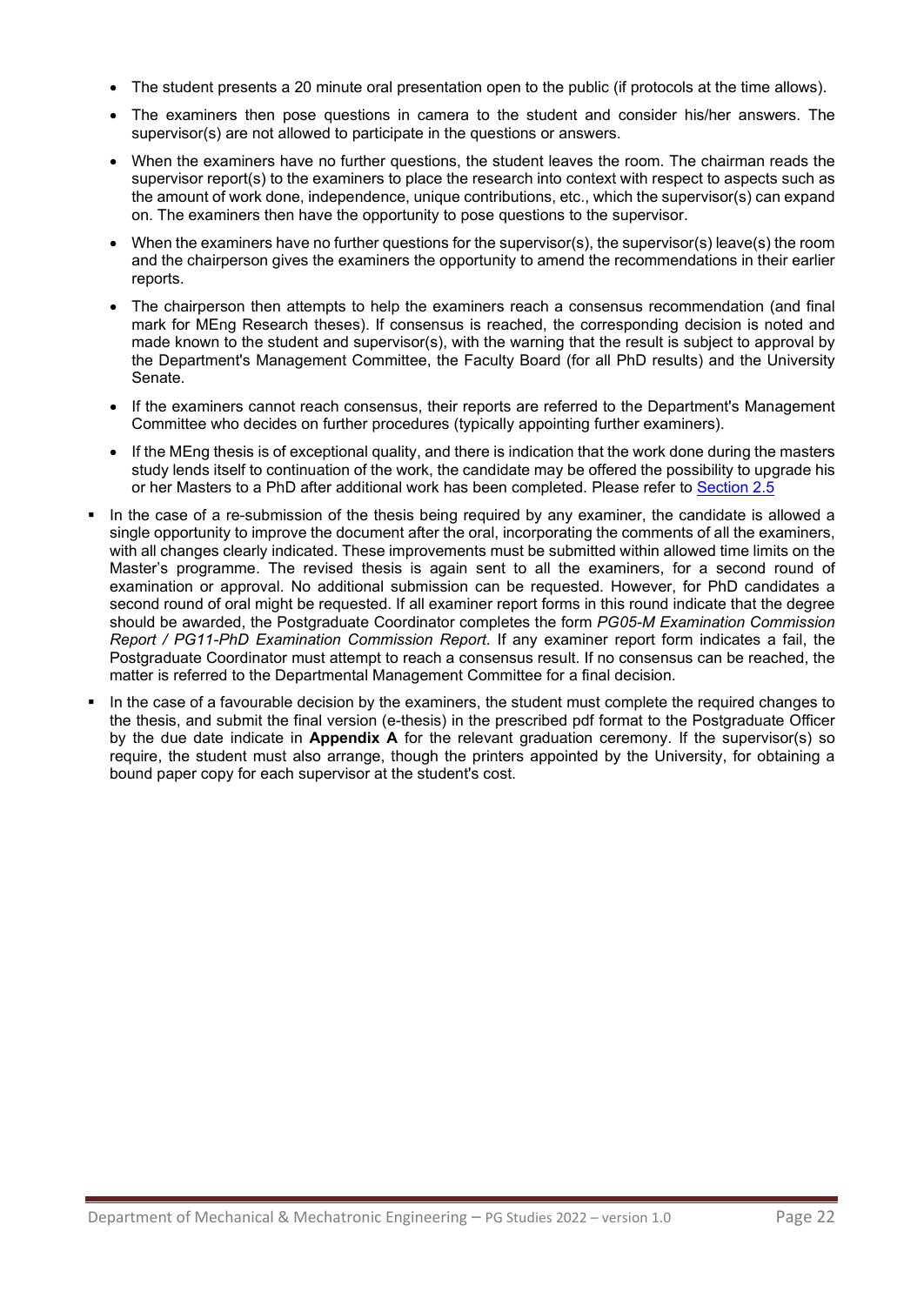# **6. Duties of supervisors and students**

#### <span id="page-22-0"></span>**The duties of the supervisor are:**

- To be readily available for appointments with the student, at least 1 hour per fortnight, except when on leave. When the supervisor is on research or study leave, he/she will make arrangements for continued study guidance.
- Give regular guidance and feedback to the student about formulation of objectives, literature, methodology and progress.
- Make arrangements for equipment and operating costs that are required by the student for his/her research, unless the research topic was suggested by the student.
- Require of the student no more than 9 hours per week (averaged over a semester) of work not directly related to his/her coursework and research. The time that a student serves as an assistant in modules is included in this total.
- Attempt to provide a workplace for full time MEng Research and PhD students (such as in an office or in a laboratory).

#### **The responsibilities of the student are to:**

- Regularly meet with the supervisor in Stellenbosch, irrespective of whether a full time or part time, residential or non-residential student.
- Do his/her best to finish the programme in the minimum period.
- Repay all bursaries and assistantships that were arranged by the supervisor if the programme is not successfully completed.
- If a full time student, undertake no part time work, assistantships or academic activities unrelated to the programme, until the programme has been completed, without the express permission of the supervisor.
- If a full time student, work 60 hours per week on coursework, research and assistantships.
- Use all equipment, instrumentation, experimental set-ups and laboratories with care and good judgement.
- Scrupulously comply with all the terms and conditions set out in the Study Guide for the postgraduate programme, as well as Parts 1 and 11 of the University Calendar.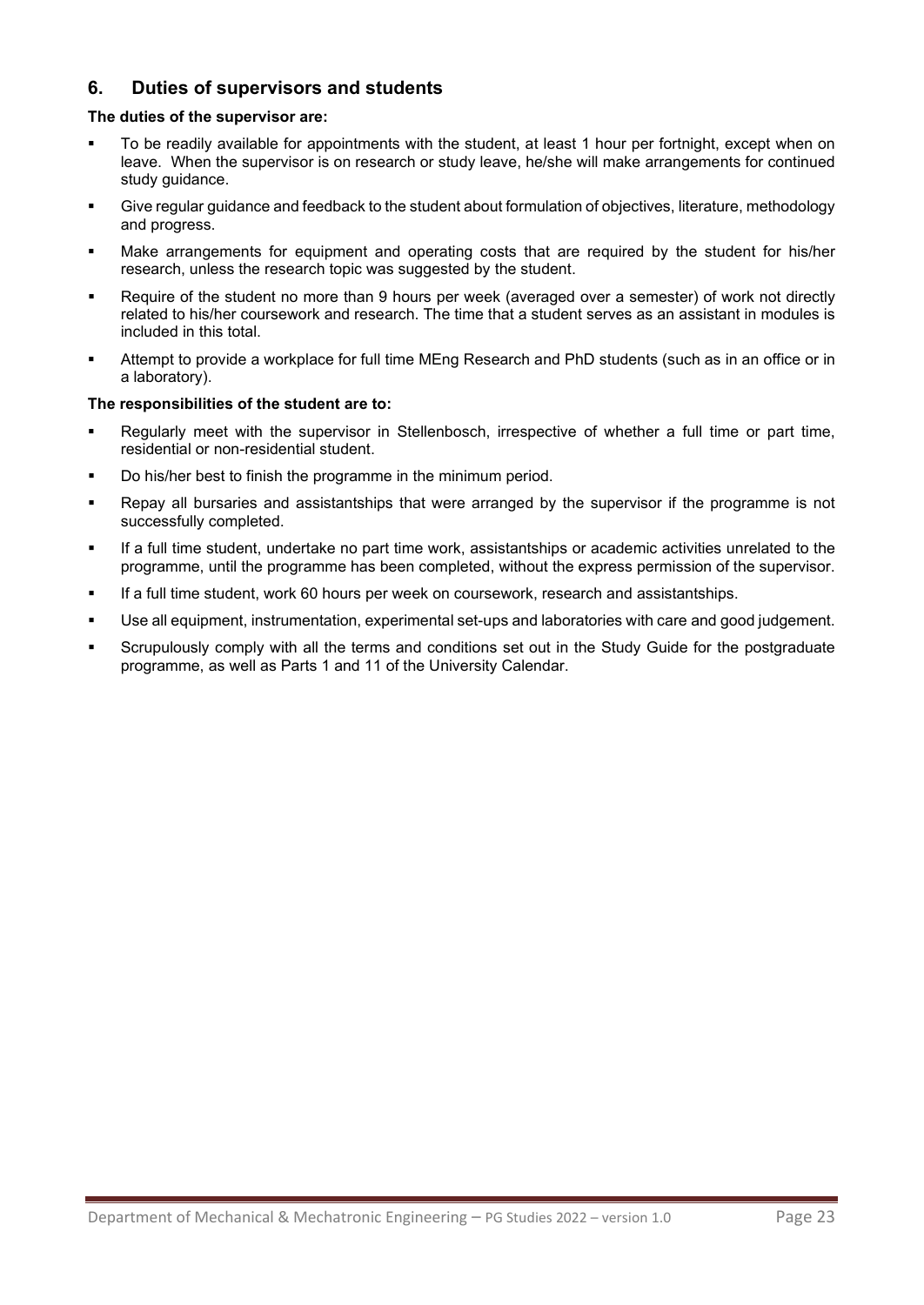# <span id="page-23-0"></span>**Appendix A:Due dates**

The following due dates are applicable.

The Study Agreement, which fixes the dates of some events, constitutes an agreement between the student and the supervisor.

#### *Note:*

- *All documents intended for the Postgraduate Coordinator must be submitted through the Postgraduate Officer (PGO).*
- *Always use the latest updated version available on SUNLearn: ME Eng 414 ~ 2022*
- *All deadlines (submissions) are 12:00 noon unless indicated otherwise.*

| <b>Pre-graduation Events:</b>                                                                                                                 | <b>Action</b>      | <b>Deadline</b> |
|-----------------------------------------------------------------------------------------------------------------------------------------------|--------------------|-----------------|
| PG Information Meeting 2022: All new PG 1 <sup>st</sup> year registrations                                                                    | Attend             | 1 Feb (online)  |
| Study Agreement - Appendix C: (1st yr MEng Research & PhD)                                                                                    | To PGO             | 28 Feb          |
| <b>PGWIM</b> (Professional Communication 771/871) - All PG students in their<br>1 <sup>st</sup> year of studies - Online via SUNLearn         | Completed          | 5 Apr           |
| Research Proposals: (all M & Special M-students completing the Research<br>Methodology module - Final pdf document to supervisor/s via email) | To<br>Supervisor/s | 20 May          |
| <b>Examination Procedure Information Session: 2022/2023</b><br>(All students submitting in Aug/Sept or Nov 2022)                              | Attend             | 2 Aug           |
| PhD Proposal & Executive Summary - Appendix E: $(1^{st}$ yr PhD)                                                                              |                    |                 |
| Full-time students:                                                                                                                           | To PGO             | 29 Jul          |
| Part-time students:                                                                                                                           | To PGO             | 31 Aug          |
| July registrations of the previous year (special students only):                                                                              | To PGO             | 28 Feb          |
| Upgrade (MEng R to PhD) route before examination: (on recommendation<br>of supervisor)                                                        | To PGO             | 1 Sep           |
| <b>Progress Assessment - Appendix D:</b>                                                                                                      |                    |                 |
| (ALL registered MEng R & PhD students NOT graduating Dec 2022 / Mar/Apr 2023)                                                                 | To PGO             | 31 Oct          |
| Application for re-admission for the following year:                                                                                          |                    |                 |
| (Only students in final concessional year)                                                                                                    | To PGO             | 1 Dec           |
| <b>December Graduation 2022:</b>                                                                                                              |                    |                 |
| PhD Dissertation submission to examiners                                                                                                      | To PGO             | 10-12 Aug       |
| MEng Research Thesis & MEng Structured RA submission to examiners                                                                             | To PGO             | 5-8 Sep         |
| PhD Oral dates (please make sure you are available on all 4 days)                                                                             | Attend             | 4-7 Oct         |
| MEng Research Oral dates (please make sure you are available on all 5 days)                                                                   | Attend             | 31 Oct-4 Nov    |
| Thesis / Dissertation examined and approved to library                                                                                        | To PGO             | 18 Nov          |
| <b>April Graduation 2023:</b>                                                                                                                 |                    |                 |
| PhD Dissertation submission to examiners                                                                                                      | To PGO             | 7-10 Nov        |
| MEng Research Thesis & MEng Structured RA submission to examiners                                                                             | To PGO             | 14-17 Nov       |
| PhD Oral dates (please make sure you are available on all 4 days)                                                                             | Attend             | 17-20 Jan TBC   |
| MEng Research Oral dates (please make sure you are available on all 5 days)                                                                   | Attend             | 23-27 Jan TBC   |
| Thesis / Dissertation examined and approved to library                                                                                        | To PGO             | ** TBC          |
| Alternative oral days for MEng R students in case of unforeseen delays<br>experienced with feedback from examiners (if any)                   | Attend             | ** TBC          |
| <b>Graduation Ceremonies 2022:</b>                                                                                                            |                    |                 |
| April 2022                                                                                                                                    |                    | 6 Apr @ 17:00   |
| December 2022                                                                                                                                 |                    | <b>TBC Dec</b>  |

*\*\* TBC – please keep an eye on updated versions of the Study guide on SUNLearn: ME 414 ~ 2022.*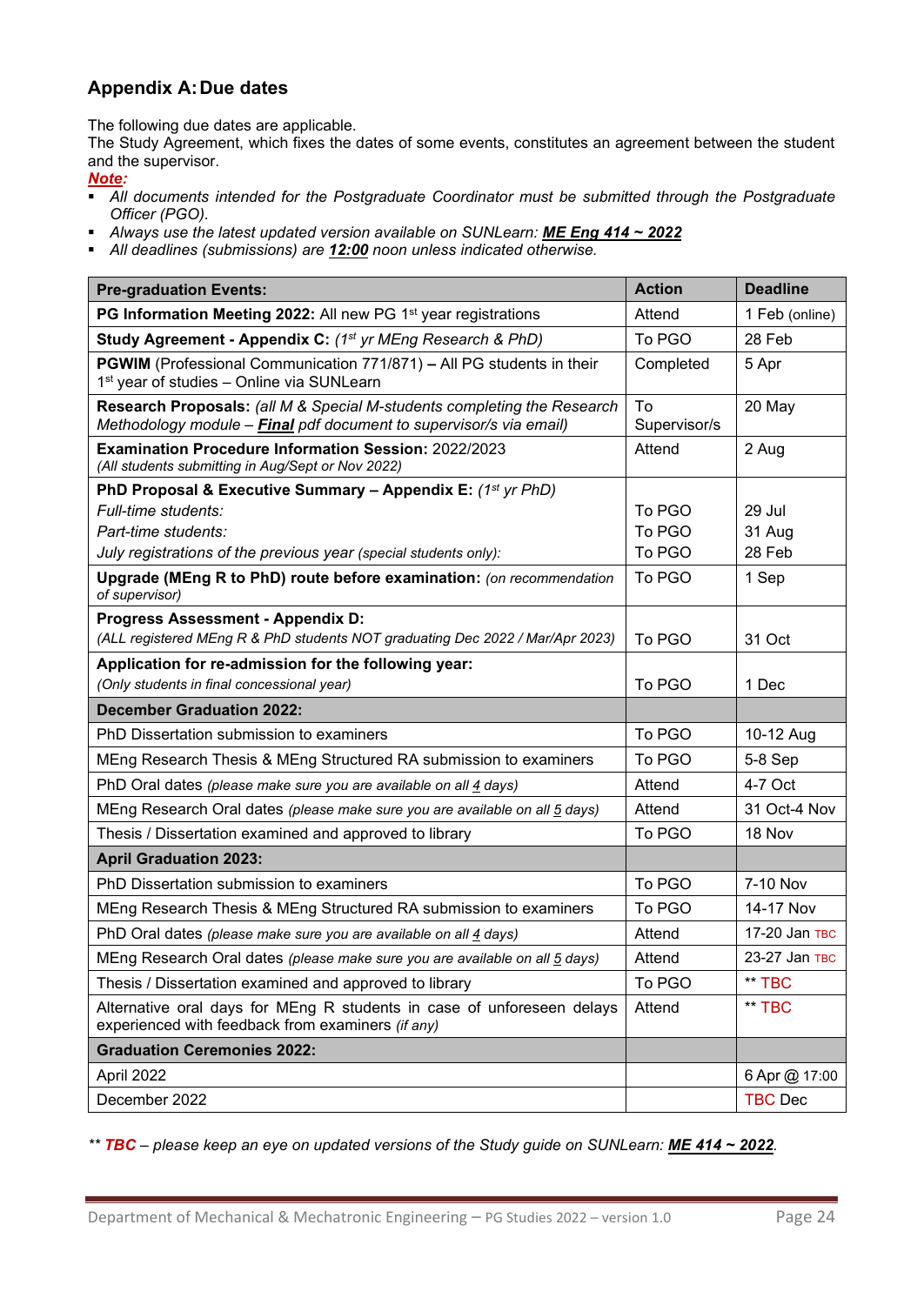<span id="page-24-0"></span>

| <b>MEng Research</b>                                                                                                                                                                                                                                                                                                                                                                                                                                                                                                                                                                                                                                                                                                                                                                                                                                                                                                                                                                                                                                                                                                                       |                                                           | <b>MEng Structured</b>                                                                                                                                                                                                                                                                                                                                                                                                                                                                                                                                                                                                                                                                                                                                                                                                                                                                                         |
|--------------------------------------------------------------------------------------------------------------------------------------------------------------------------------------------------------------------------------------------------------------------------------------------------------------------------------------------------------------------------------------------------------------------------------------------------------------------------------------------------------------------------------------------------------------------------------------------------------------------------------------------------------------------------------------------------------------------------------------------------------------------------------------------------------------------------------------------------------------------------------------------------------------------------------------------------------------------------------------------------------------------------------------------------------------------------------------------------------------------------------------------|-----------------------------------------------------------|----------------------------------------------------------------------------------------------------------------------------------------------------------------------------------------------------------------------------------------------------------------------------------------------------------------------------------------------------------------------------------------------------------------------------------------------------------------------------------------------------------------------------------------------------------------------------------------------------------------------------------------------------------------------------------------------------------------------------------------------------------------------------------------------------------------------------------------------------------------------------------------------------------------|
| <b>Critical General Outcomes:</b><br>The graduate will<br>Have extensive knowledge of the chosen field of<br>1.<br>study.<br>2.<br>Understand and master advanced theory and<br>applications in the chosen field of study.<br>Understand and know the literature and state of<br>3.<br>research of the chosen field of study.<br>Understand the preliminary nature of knowledge.<br>4.<br>Have well developed research skills.<br>5.                                                                                                                                                                                                                                                                                                                                                                                                                                                                                                                                                                                                                                                                                                       | 1.<br>2.<br>3.<br>4.<br>5.                                | <b>Critical General Outcomes:</b><br>The graduate will<br>Have extensive knowledge of the chosen field<br>of study.<br>Understand and master advanced theory and<br>applications in the chosen field of study.<br>Be able to formulate, analyse and solve<br>complex engineering problems.<br>Have high-level capabilities to design complex<br>engineering systems.<br>Have integrated specialist knowledge of<br>engineering.                                                                                                                                                                                                                                                                                                                                                                                                                                                                                |
| <b>General Outcomes:</b><br>The graduate can:<br>Independently analyse new information and<br>1.<br>problems though application of a wide range of<br>methods and techniques applicable to the<br>specific problem.<br>Critically evaluate all relevant information and<br>2.<br>literature.<br>Extrapolate the implications of evaluations<br>3.<br>beyond the given.<br>Use higher order principles to analyse data.<br>4.<br>Transform abstract data to an understandable<br>5.<br>form for a given goal.<br>Evaluate specific evidence that relates to critical<br>6.<br>conclusions.<br>Formulate complex problems.<br>7.<br>Apply appropriate knowledge and capabilities in $\vert$ 8.<br>8.<br>the solution of complex problems.<br>Compile and manipulate abstract models.<br>9.<br>10. Use well developed research skills with authority.<br>11. Re-evaluate existing theories and propose new<br>theories.<br>12. Handle contradictions and apply considered<br>judgements.<br>13. Conduct a<br>debate with fellow<br>professional colleagues and superiors, and<br>compile reports that are logical, considered and<br>correct. | 1.<br>2.<br>3.<br>4.<br>5.<br>6.<br>7.<br>9.<br>students, | <b>General Outcomes:</b><br>The graduate:<br>Has mastered at least one specialist field in<br>engineering on advanced level.<br>Has knowledge of at least one, but preferably<br>more, specialist fields in engineering.<br>Has<br>mastered<br>advanced<br>analytical<br>techniques.<br>Use higher order principles to analyse data.<br>Can model complex engineering systems to<br>apply advanced analytical techniques to<br>analyse and predict the systems' behaviour.<br>Can specify, conceptualise and<br>design<br>complex engineering systems.<br>Apply appropriate knowledge and capabilities<br>in the solution of complex problems.<br>Can manage conflicting requirements and<br>apply considered judgements in the resolution<br>thereof.<br>Conduct a debate with fellow students,<br>professional colleagues and superiors, and<br>compile reports that are logical, considered<br>and correct. |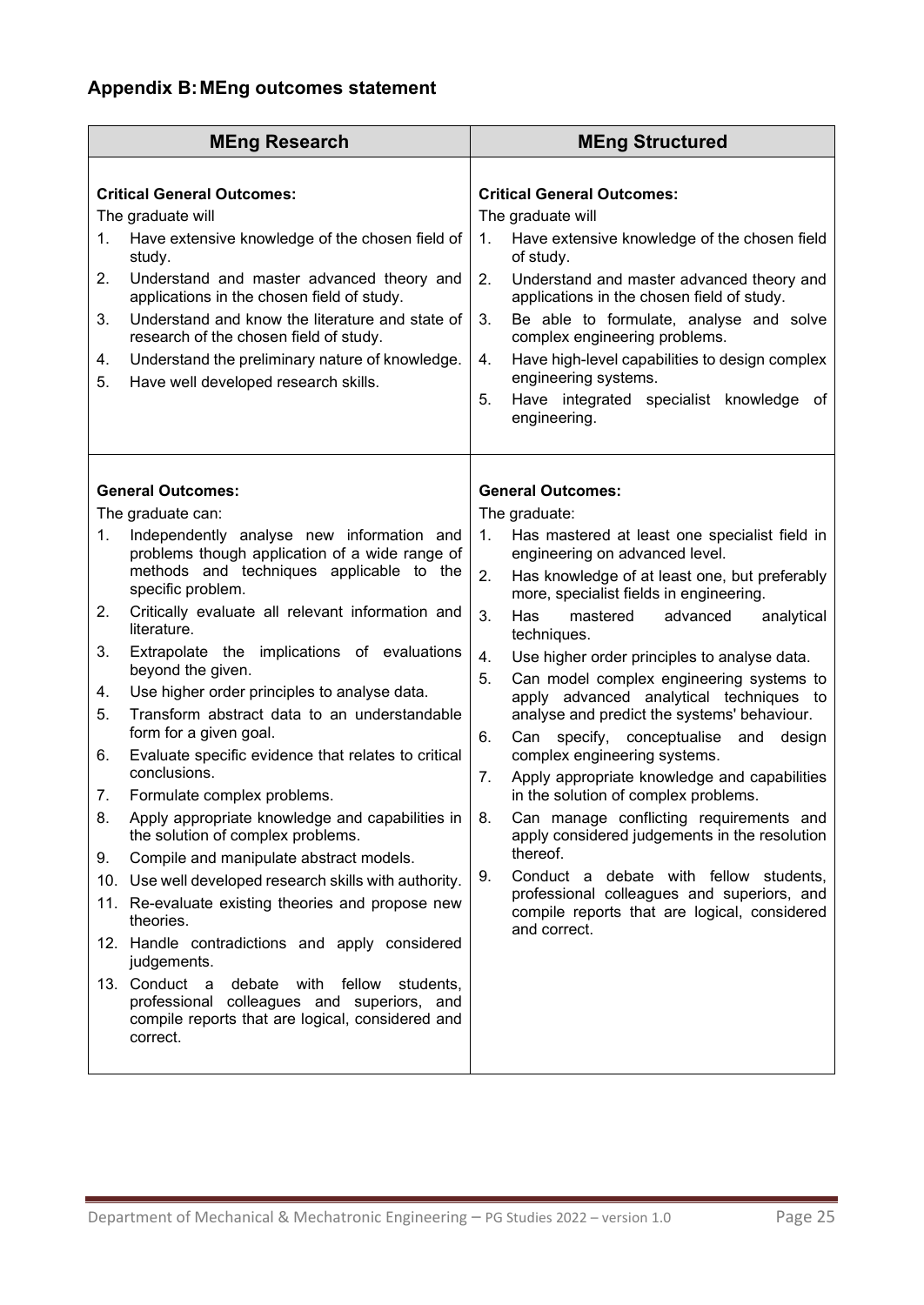| The graduate can demonstrate that he/she |                                                                                                                                      |         | The graduate can demonstrate that he/she                                                                           |
|------------------------------------------|--------------------------------------------------------------------------------------------------------------------------------------|---------|--------------------------------------------------------------------------------------------------------------------|
|                                          | Has mastered a theoretical, sophisticated topic<br>and can solve related problems in an acceptable,<br>extensive field of knowledge. | 1.      | Has mastered a specialist field of knowledge<br>and can apply it to practical engineering<br>problems and systems. |
| 2 <sub>1</sub>                           | Is an expert in an advanced field of knowledge<br>and in applications of the field.                                                  | $2_{-}$ | Is an expert in an advanced field of knowledge<br>and in applications of the field.                                |
| 3.                                       | Can do independent research though successful<br>completion of a project and all assignments.                                        | 3.      | Can independently work as an engineering<br>specialist though successful completion of a                           |
| 4.                                       | Can understand the application of specific                                                                                           |         | research project and all assignments.                                                                              |
|                                          | academic and professional values.                                                                                                    | 4.      | Can understand the application of specific                                                                         |
| 5.                                       | Has the characteristics to take controlled risks.                                                                                    |         | academic and professional values.                                                                                  |
| 6.                                       | Is introspective and adaptable.                                                                                                      | 5.      | Has the characteristics to take controlled risks.                                                                  |
|                                          |                                                                                                                                      | 6.      | Is introspective and adaptable.                                                                                    |

 $\overline{\mathsf{I}}$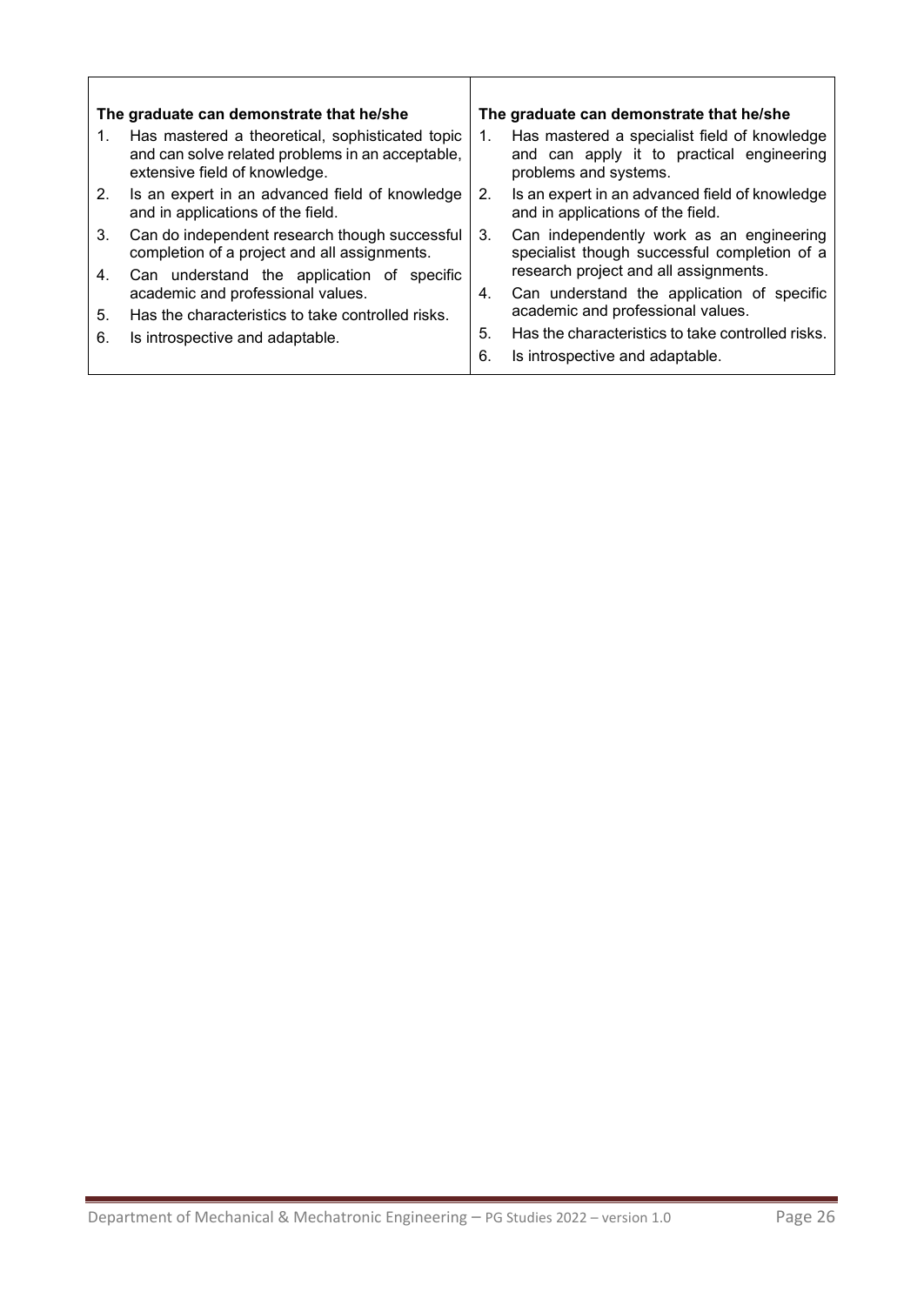# <span id="page-26-0"></span>**Appendix C:Study Agreement Template\_2022**

# **Department of Mechanical and Mechatronic Engineering**

#### **Stellenbosch University**

#### **Study Agreement for Postgraduate Study (ALL 1st Yr MEng Research & PhD students)**

#### **1. Particulars of Student:**

- 1.1. Initials and Surname: \_\_\_\_\_\_\_\_\_\_\_\_\_\_\_\_\_\_\_\_\_\_\_\_\_\_\_\_\_\_\_\_\_\_\_\_\_\_\_\_\_\_\_\_\_\_\_\_\_\_\_\_\_\_\_\_\_\_\_\_\_\_
- 1.2. Student number:
- 2. Supervisor:
- 3. Programme:
- 4. Thesis/Dissertation topic:
- 5. Start date of study:
- 6. Date that thesis/research proposal is to be submitted:
- 7. Planned completion date of programme:
- 8. Responsibilities:

Once the thesis/research proposal has been accepted by the Postgraduate Coordinator/Faculty Board, it will be part of the study agreement.

\_\_\_\_\_\_\_\_\_\_\_\_\_\_\_\_\_\_\_\_\_\_\_\_\_\_\_\_\_\_\_\_\_\_\_\_\_\_\_\_\_\_\_\_\_\_\_\_\_\_\_\_\_\_\_\_\_\_\_\_\_\_\_\_\_\_\_\_\_\_\_\_\_\_\_\_\_\_\_

*8.1. Responsibilities of the Supervisor*

The supervisor agrees to:

- 8.1.1. To be readily available for appointments with the student, typically \_\_\_\_\_\_\_\_\_, except when on leave. When the supervisor is on research or study leave, he/she will make arrangements for continued study guidance.
- 8.1.2. Give regular guidance and feedback about formulation of objectives, literature, methodology and progress.
- 8.1.3. Arrange financing for equipment and operating costs that is needed by the student for his/her research.
- 8.1.4. Attempt to arrange bursaries and assistantships to the amount of Theorem over year made available in \_\_\_ instalments for \_\_\_ years for the student, subject to acceptable progress of the student to complete the degree in the allocated time (two years for a Master's degree and three years for a Doctoral degree). This amount excludes any other bursaries or scholarships received during that year (such as bursaries from the University, Faculty, Department, NRF, Harry Crossley fund etc.). These additional bursaries will be monitored by the supervisor(s) in order for the total bursary amount paid to the student to not exceed order for the total bursary amount paid to the student to not exceed This bursary amount arranged by the supervisor may be revised by the supervisor if the student receives other bursaries.
- 8.1.5. Require no more than 9 hours of work per week not related to this programme (time for one student assistantship of 4 hours per week forms part of these hours).
- 8.1.6. Attempt to provide a workplace for the student in an office or in a laboratory.
- *8.2 Responsibilities of the student*

The student agrees to:

- 8.2.1. Do his/her best to finish this study programme in \_\_\_\_\_ years.
- 8.2.2. Repay all bursaries and assistantships that were arranged by the supervisor and costs incurred by the Department, with interest accrued at the prime interest rate if the agreed upon study programme was not completed successfully within the maximum registration period allowed by the Faculty of Engineering for the programme. The repayment will be completed within two years of the last day of registration in the programme.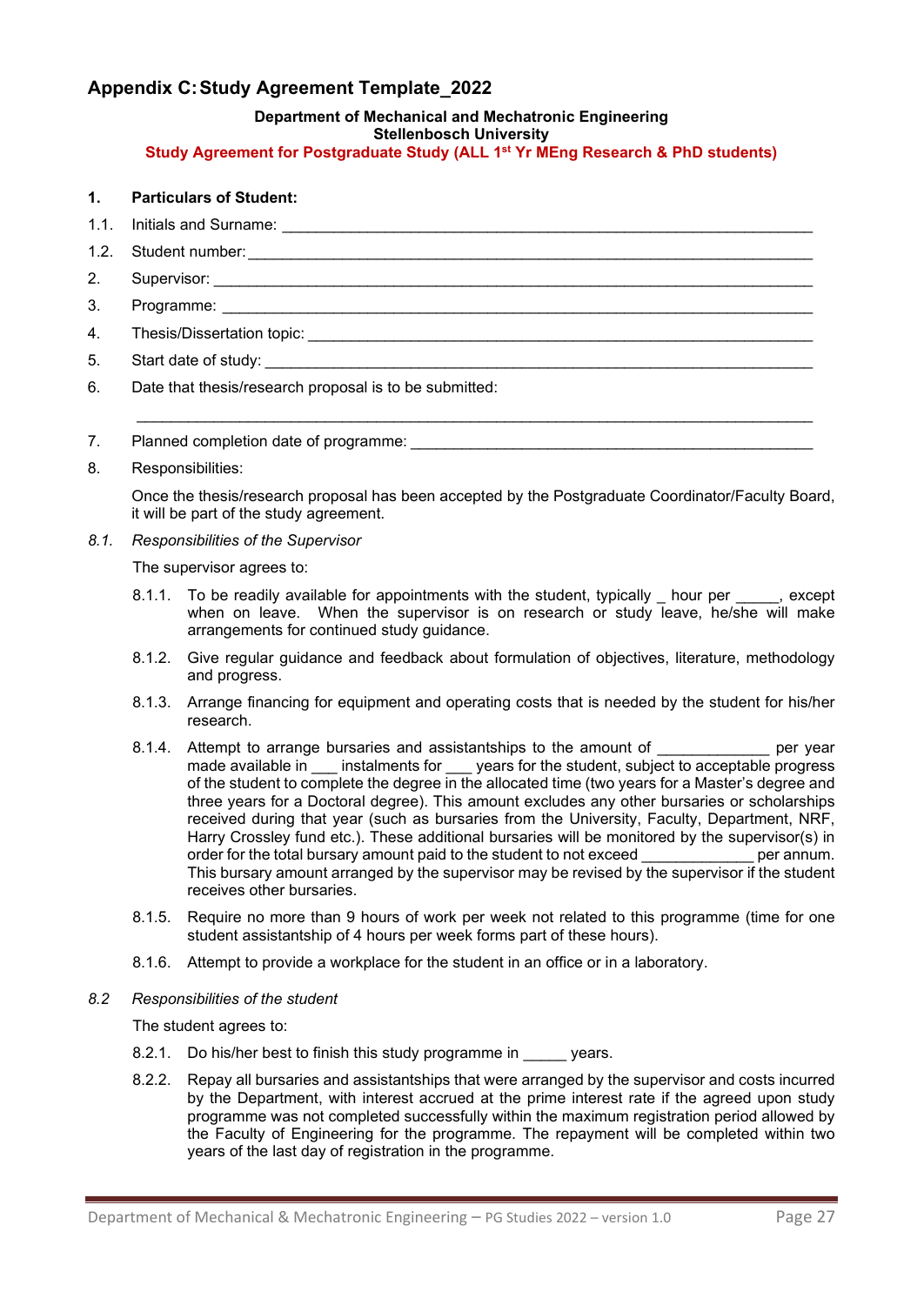- 8.2.3. Until the completion of the programme in paragraph 3:
	- $\Diamond$  Not accept bursaries without the permission of the supervisor except university awarded merit bursaries. All bursaries must be reported to the supervisor as soon as they are awarded, including the amount of said bursaries. This restriction will apply to all bursaries from the National Research Foundation, employers such as Eskom and SASOL, and bursaries from trusts or other donor agencies.
	- $\Diamond$  Undertake no part/full time work, assistantships, or modules without the prior permission of the supervisor, which must be applied for in writing.
	- $\Diamond$  Not change the study plan without the permission of the supervisor. If the student wants to change programme or research project he/she must apply in writing to do so and may forfeit the bursary if it is decided that the new programme/ project is no longer part of the focus of the supervisor or grant.
	- $\diamond$  Be at his/her office from \_\_\_\_\_ to \_\_\_\_\_ and from \_\_\_\_\_ to \_\_\_\_\_ every workday, unless arranged otherwise with the supervisor, and to take no more than\_\_\_\_\_ workdays vacation per year.
	- $\Diamond$  Work hours per week on coursework, research, and assistantships.
	- $\Diamond$  Remain a full-time student for the entire academic year in which bursary is received. If the degree is completed midway through the year, only \_\_\_ % of the values of the bursary will be received from it. The supervisor must be informed of any change in the status of registration.
	- $\Diamond$  Use all equipment, instrumentation, experimental set-ups and laboratories with care and good judgement.
	- $\Diamond$  Scrupulously comply with all the terms and conditions set out in the Study Guide for the postgraduate programme, as well as Parts 1 and 11 of the University Calendar.
	- $\Diamond$  Assist with demonstrations associated with the lab's funding support, as well as for the Faculty's Winter week and Open Days.
	- $\Diamond$  Comply with the Department's requirements for service by postgraduate students (e.g. student assistantships).
- 8.2.4 Submit at least \_\_\_ manuscript(s) for publication, which should meet the approval of the supervisor(s), or be acceptable for publication in the proceedings of an international/national conference within 24 months of study,

and/or

submit at least manuscript(s) for publication within 24 months of study, which should meet the approval of the supervisor(s), and are acceptable for submission for publication in an international journal.

8.2.6. Provide the supervisor with the final draft of his/her thesis/dissertation (which has been thoroughly checked using spell checker and grammar checker software) at least 6 weeks before the intended date for submission to the examiners.

#### **9. Signatures:**

| <b>Student</b><br>the control of the control of the control of the control of the control of the control of                             | <b>Date</b> |
|-----------------------------------------------------------------------------------------------------------------------------------------|-------------|
|                                                                                                                                         |             |
| <b>Supervisor</b><br><u> 1980 - Jan Stein Harry Harry Harry Harry Harry Harry Harry Harry Harry Harry Harry Harry Harry Harry Harry</u> | <b>Date</b> |
|                                                                                                                                         |             |
| <b>PG Coordinator</b>                                                                                                                   | <b>Date</b> |
|                                                                                                                                         |             |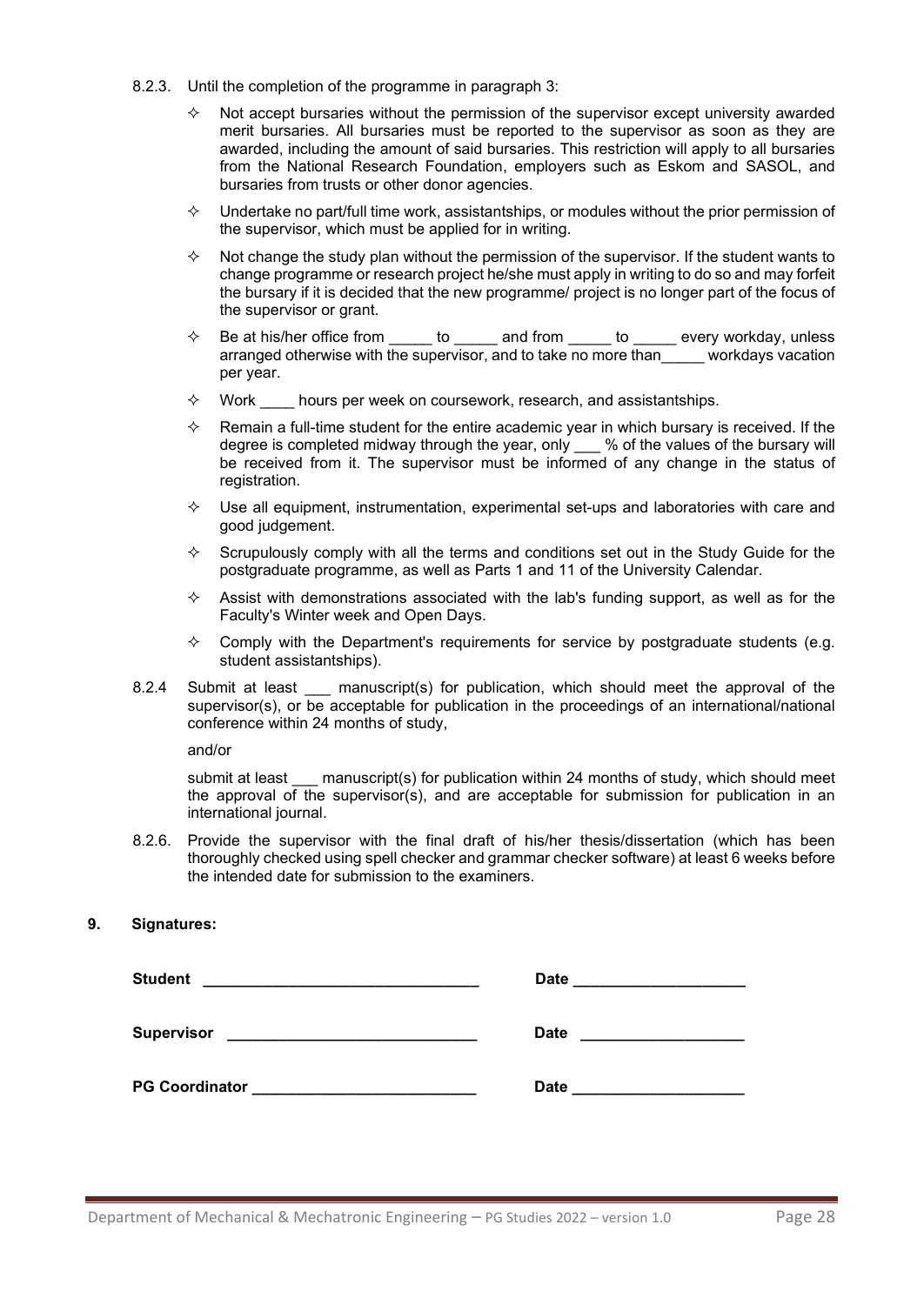# <span id="page-28-0"></span>**Appendix D:Progress Assessment\_2022**

# **Department of Mechanical and Mechatronic Engineering**

**POSTGRADUATE STUDENT PROGRESS REPORT** 

**(MEng Research & PhD students not graduating December, or March/April of the following year)**

The purpose of this report is for you to reflect on your work, your supervision and the resources available. Please answer it honestly as notification of problems will be viewed as a request for assistance and will help the Department to address the needs of postgraduate students.

- *a. Please complete Sections 1 and 2 and submit these to the Postgraduate Officer (PGO) directly.*
- *b. Fill in your name and your supervisor's name in Section 3, and ask your supervisor to complete this. The written report (mentioned in Section 2B) as well as Section 3 should be handed to your supervisor at least a week before the actual deadline of 31 October – please communicate the deadline to him/her by when these documents should be handed in with the PGO & follow-up with him/her.*
- *c. Completion of the annual report is essential for your continued enrolment.*
- *d. Always use the latest template from the study guide.*

### **1. PERSONAL DETAILS**

|      | Telephone No. (Office)                                                                                                                                                                           |                          |           |        |  |  |
|------|--------------------------------------------------------------------------------------------------------------------------------------------------------------------------------------------------|--------------------------|-----------|--------|--|--|
|      |                                                                                                                                                                                                  |                          |           |        |  |  |
|      |                                                                                                                                                                                                  |                          |           |        |  |  |
|      |                                                                                                                                                                                                  |                          |           |        |  |  |
|      | Degree programme: MEng Research<br>PhD                                                                                                                                                           |                          |           |        |  |  |
|      |                                                                                                                                                                                                  | Expected Completion Date |           |        |  |  |
| 2A.  | <b>STUDENT'S COMMENTS</b>                                                                                                                                                                        |                          |           |        |  |  |
| 2.1. | Has your study plan been submitted AND accepted?                                                                                                                                                 | Yes.                     | <b>No</b> |        |  |  |
| 2.2. | Has your thesis proposal been submitted AND accepted?                                                                                                                                            | Yes                      | No        | n/a    |  |  |
| 2.3. | How many modules have you completed to date?                                                                                                                                                     |                          |           |        |  |  |
| 2.4. | How many modules do you still have to complete?                                                                                                                                                  |                          |           | .      |  |  |
| 2.5. | Daily L<br>How often do you consult with your supervisor(s)?<br>To what extent has this met your needs?                                                                                          | Weekly $\Box$ Monthly    |           | Otherl |  |  |
| 2.6. | Have you presented your work in any formal departmental, university or outside forum in the last year?<br>Give broad details (e.g. departmental seminar, paper to national conference, etc.) Yes |                          |           | No.    |  |  |
|      |                                                                                                                                                                                                  |                          |           |        |  |  |
| 2.7. | Have you submitted any work for publication in the last year?                                                                                                                                    |                          | Yes I     | No     |  |  |
|      |                                                                                                                                                                                                  |                          |           |        |  |  |
| 2.8. | Would you like additional help in language / writing / communications skills?                                                                                                                    |                          | Yes       | No     |  |  |
|      |                                                                                                                                                                                                  |                          |           |        |  |  |
| 2.9. | Does the department provide all necessary facilities for your research?                                                                                                                          |                          | Yes I     | No     |  |  |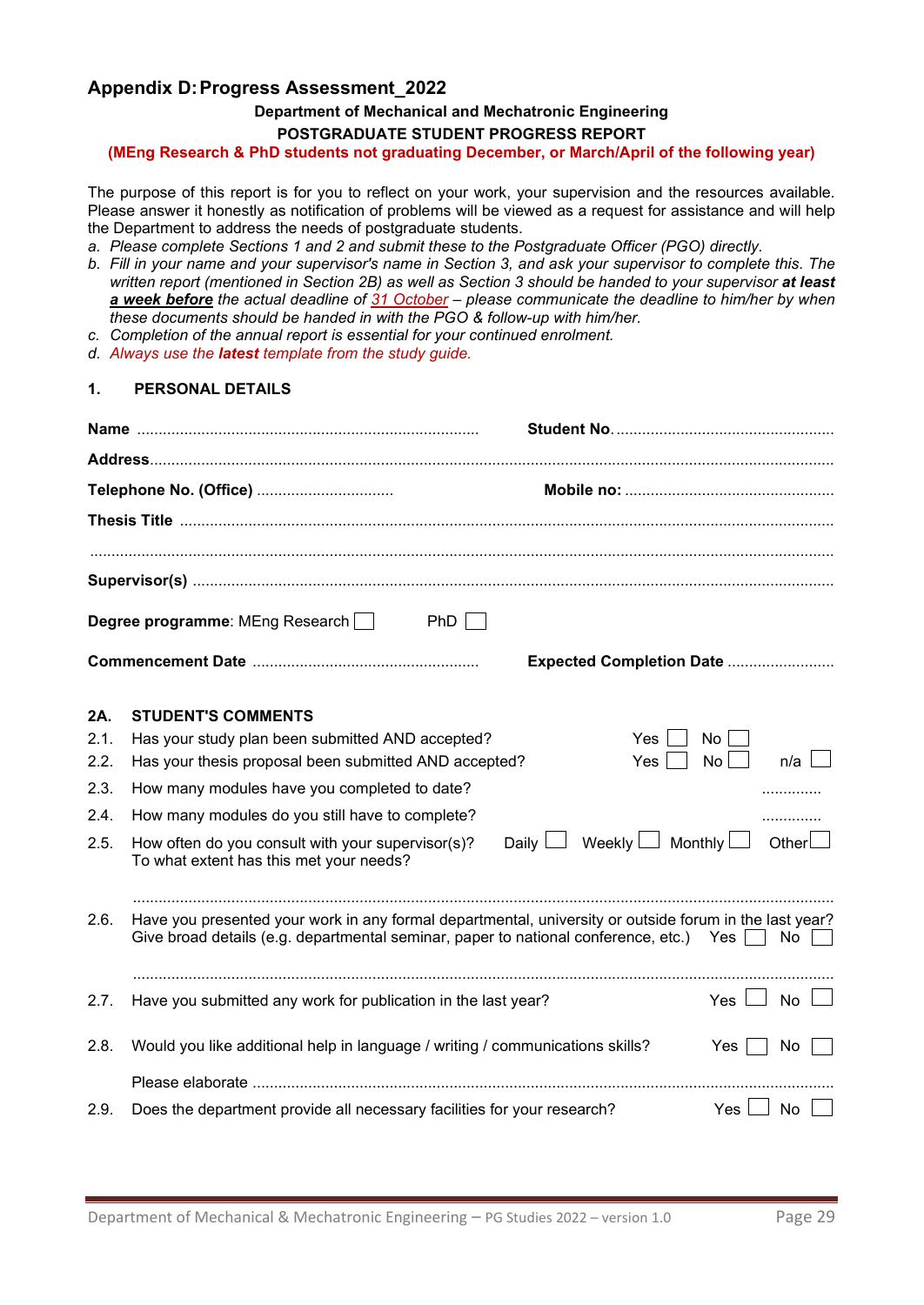|                                                                                                                    | <b>Strongly</b> |                |   |   | <b>Strongly</b> |  |
|--------------------------------------------------------------------------------------------------------------------|-----------------|----------------|---|---|-----------------|--|
|                                                                                                                    | <b>Disagree</b> |                |   |   | Agree           |  |
| You have diligently and effectively applied yourself to your project.                                              |                 | 2              | 3 | 4 | 5               |  |
| You have shown initiative consistent with the requirements of the<br>research programme/course and level of study. | 1               | $\overline{2}$ | 3 | 4 | 5               |  |
| You have made satisfactory progress throughout the year.                                                           | 1               | $\overline{2}$ | 3 | 4 | 5               |  |
| You have shown that you will be able to complete the research<br>programme by the due date.                        | 1               | 2              | 3 | 4 | 5               |  |
| You have made satisfactory progress in writing your<br>thesis/dissertation                                         | 1               | 2              | 3 | 4 | 5               |  |
| The scope of the project has been sufficiently outlined.                                                           | 1               | 2              | 3 | 4 | 5               |  |
| Your supervisor exhibits the required expertise to support you<br>during this project.                             | 1               | 2              | 3 | 4 | 5               |  |
| Your supervisor has provided reasonable guidance.                                                                  | 1               | 2              | 3 | 4 | 5               |  |
| You expect to complete by the date indicated in section 1.                                                         | 1               | 2              | 3 | 4 | 5               |  |

*If you have circled a 3 or lower, please elaborate in a separate document and add it to Sec 2A*

- 2.11. Have there been any difficulties affecting the progress of your work? Yes  $\Box$  No  $\Box$ If yes, have any of the following problems significantly limited your progress over the past year?
	- Academic background<br>Settling in Settling in Access to books/equipment<br>Experimentation Experimentation Contract Contract Contract Contract Contract Contract Contract Contract Contra<br>Contract Contract Contract Contract Contract Contract Contract Contract C Communication with people Health/Personal Mechanical failures/Long deliveries <br>Employment commitments **Financial** Other commitments Employment commitments

| Language                    |
|-----------------------------|
| Access to books/equipment   |
| Understanding work expected |
| Health/Personal             |
| Financial                   |
|                             |

If any boxes have been marked, please indicate in your report (Section 2B) what steps you have taken or will take to help overcome these problems.

#### **2B – REPORT ON RESEARCH PROGRAM**

**Please attach a report (maximum of 4 pages) on your research progress to date.**  *This report should be signed by your supervisor*.

Please make sure to include:

- A statement of the problem that is to be addressed.
- The overall research work plan (start to finish). This should include a revised Gantt Chart based on real progress, as well as the original (Study plan) Gantt Chart.
- A short summary of results to date.
- The work still to be completed.
- Comments on aspects indicated above.
- How far you have proceeded in writing your thesis.

#### **2C – SIGNATURE**

I have witnessed the completed entries above, and I also confirm that I have complied with the University's Code of Conduct for Research.

| Signature | Date |
|-----------|------|
|           |      |

#### *Advice to Students:*

*Please remember that throughout your candidature you can expect support and guidance to be readily at hand in your Department or Faculty. If problems arise it is appropriate that you consult with your supervisor and then, if necessary, the Postgraduate Coordinator, Departmental Chairman or Dean.*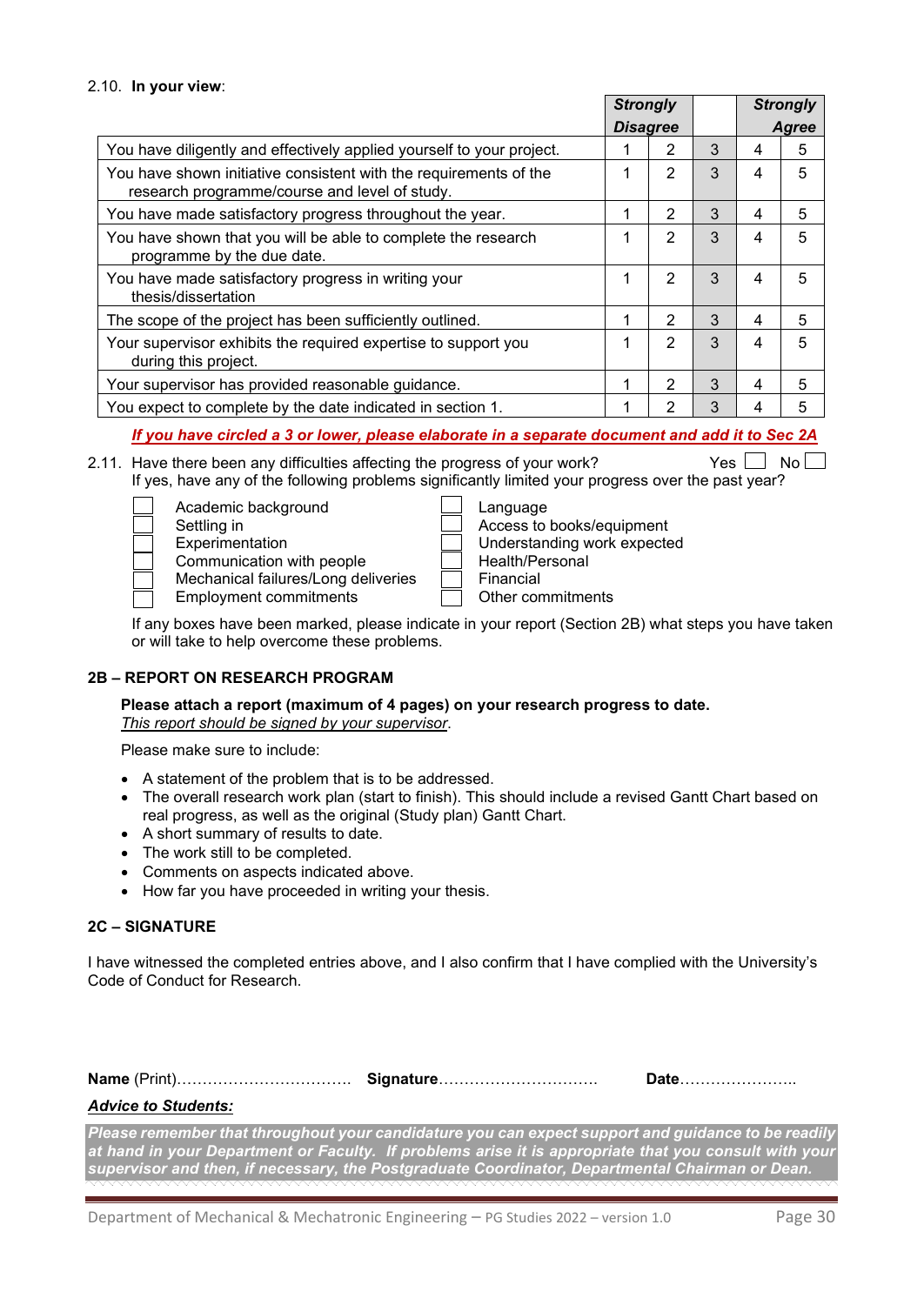#### **3. SUPERVISOR'S COMMENTS**

| 3.1. Are supervision arrangements for the student finalised for the whole of the coming year? Yes   No                |  |                            |                                                   |
|-----------------------------------------------------------------------------------------------------------------------|--|----------------------------|---------------------------------------------------|
| 3.2. How often do you consult with your student?                                                                      |  | Daily Weekly Monthly Other |                                                   |
| 3.3. Are you satisfied with the frequency of consultation with the student?                                           |  | Yesl                       | $\overline{\mathsf{N}}$ o $\overline{\mathsf{N}}$ |
| 3.4. Is the department able to provide all necessary facilities for the student's research during<br>the coming year? |  | $V_{\text{ES}}$            |                                                   |

| 3.5. In your view:                                                                                                      | <b>Strongly</b><br><b>Disagree</b> |                |   |   | <b>Strongly</b><br>Agree |
|-------------------------------------------------------------------------------------------------------------------------|------------------------------------|----------------|---|---|--------------------------|
| The student has diligently and effectively applied him/her to his/her<br>project.                                       |                                    | 2              | 3 | 4 | 5                        |
| The student has shown initiative consistent with the requirements of the<br>research program/course and level of study. | 1                                  | 2              | 3 | 4 | 5                        |
| The student has made satisfactory progress throughout the year.                                                         |                                    | 2              | 3 | 4 | 5                        |
| The student has shown that he/she will be able to complete the research<br>programme by the due date.                   | 1                                  | 2              | 3 | 4 | 5                        |
| The student has made satisfactory progress in writing his/her<br>thesis/dissertation                                    |                                    | $\overline{2}$ | 3 | 4 | 5                        |
| The scope of the project has been sufficiently outlined.                                                                |                                    | 2              | 3 | 4 | 5                        |
| You exhibit the required expertise to support the student during this<br>project.                                       |                                    | $\overline{2}$ | 3 | 4 | 5                        |
| You have provided reasonable guidance.                                                                                  |                                    | 2              | 3 | 4 | 5                        |
| You expect the student to complete by the date indicated in section 1.                                                  |                                    | 2              | 3 | 4 | 5                        |

If you have circled a 3 or lower, please elaborate:

....................................................................................................................................................................

3.6. Have any of the following problems significantly limited the student's progress over the past year?

| Academic background                 |
|-------------------------------------|
| Settling in                         |
| Experimentation                     |
| Communication with people           |
| Mechanical failures/Long deliveries |
| <b>Employment commitments</b>       |

Language

Access to books/equipment Understanding work expected Health/Personal Financial Other commitments

If any boxes have been marked, please indicate what steps have been taken or will be taken to help overcome these problems.

....................................................................................................................................................................

....................................................................................................................................................................

*If you have answered no to any of the above questions, please elaborate (use additional sheet if necessary).*

#### **3B – SIGNATURE**

I have witnessed the completed entries above, and I also confirm that the research is conducted in compliance with the University's Code of Conduct for Research.

| Signature |  |
|-----------|--|
|-----------|--|

**NB: Please submit the completed report (Section 3) & the signed (by supervisor) written report of the student to the Postgraduate Officer without delay.**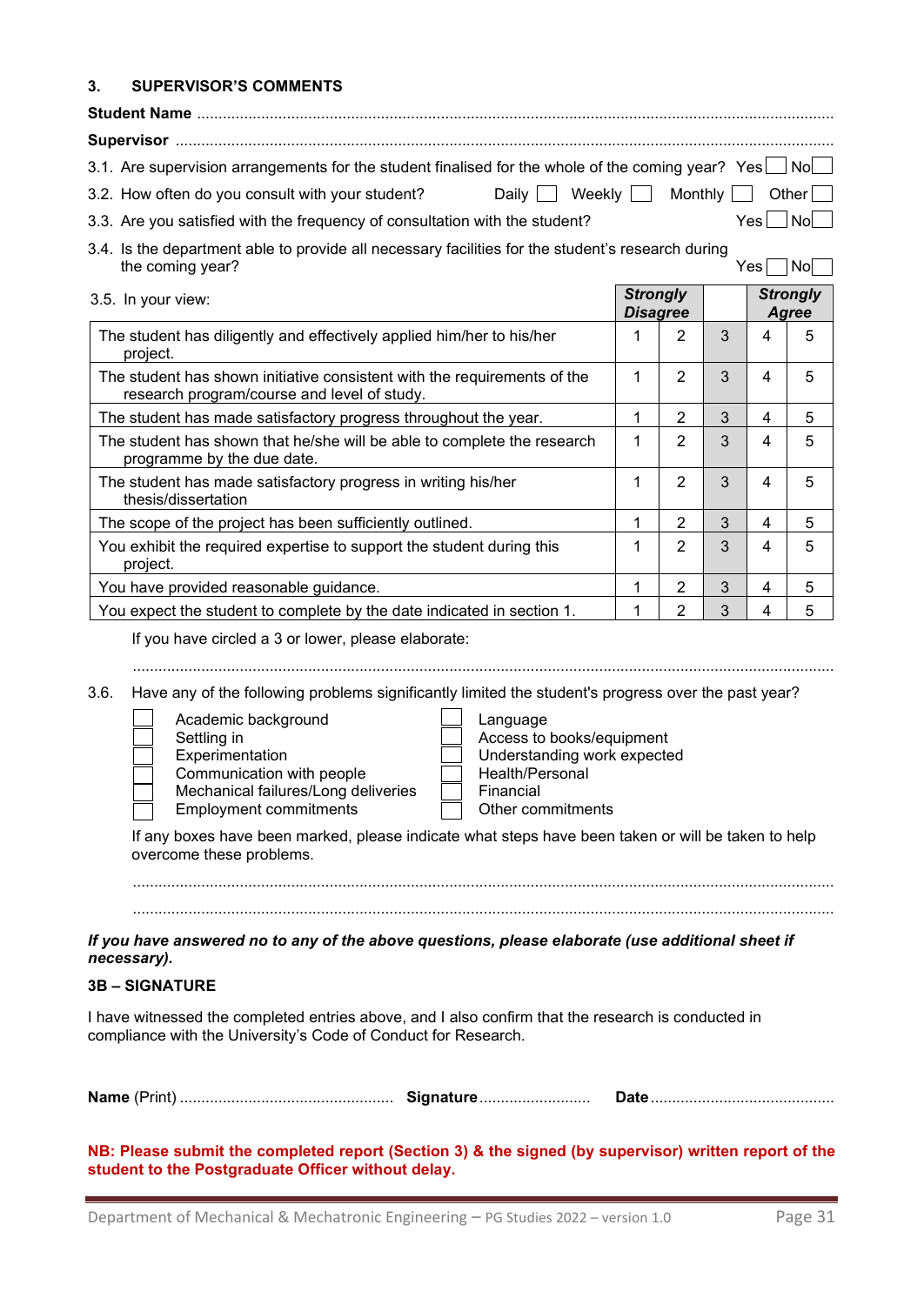# <span id="page-31-0"></span>**Appendix E:Prescribed structure of the PhD Research Proposal & Executive Summary**

A large number of research proposals are considered by the Faculty Board and using a common structure will help those involved to productively review the proposals. PhD candidates must therefore use the following structure for their research proposals that are prepared for consideration by the candidacy panel. This structure is aimed at giving the candidates a clear framework of what the candidacy panel expects. The instructions provided for each section must be adhered to.

#### **Research Proposal**:

The Research Proposal is a document, limited to 30 pages in length, developed in consultation with the supervisor(s), which must contain at least the following information:

- A descriptive title.
- An exposition of the literature relevant to the proposed PhD study, as well as a synthesis and assessment of the most important themes found in the literature.
- A clear explanation of the objectives of the study, with particular reference to how it corresponds to already published work and what the expected original contribution of the study will be.
- A description of the research methodology that will achieve the stated objectives.
- A broad time framework for the study, typically in terms of 4 to 10 activities, and a brief description of the main focus of each activity.
- A clear explanation of the infrastructure and equipment (including software, equipment, laboratories, operating costs, etc.) that will be required to complete the study, as well as arrangements that have been made to ensure that the infrastructure will indeed be available.
- A critical self-evaluation of the student's progress to date.

#### **Executive Summary:**

A document, no longer than 600 words, summarizing the Research Proposal, and prepared by the student in consultation with the supervisor(s), according to the template PG07 - PhD Executive Summary Template. The following information must be contained in the document:

- The title of the research project.
- Name of the student.
- Name of the supervisor(s).
- A brief description, as well as the aims, of the research project.
- The anticipated unique research contribution(s) of the study, including the titles of the envisaged papers.
- A broad time framework for the study, typically in terms of 4 to 10 activities.
- **Gantt chart**
- In the case of an upgrade, a summary of the work that has been completed and what is still required, and a detailed time schedule of work still to be performed.